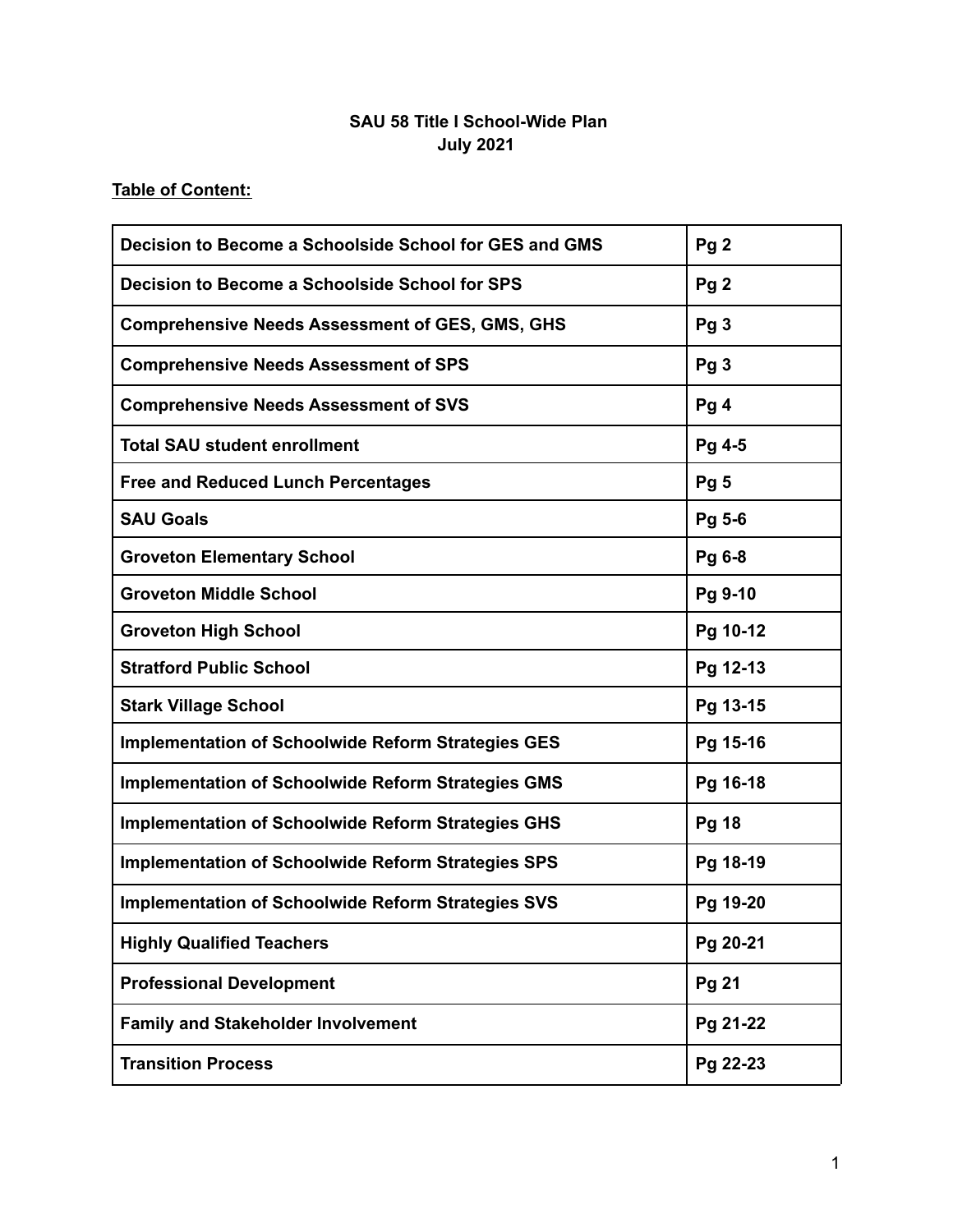| Teacher Involvement in Use of Academic Assessment Data                                       | Pg 23-25     |
|----------------------------------------------------------------------------------------------|--------------|
| <b>School Programs for Ensuring Students Achievement at Proficient</b><br>or Advanced Levels | Pg 25-26     |
| Coordination & Integration of Federal, State, and Local<br><b>Services/Programs</b>          | <b>Pg 26</b> |
| <b>Program Evaluation</b>                                                                    | <b>Pg 27</b> |

# **Decision to Become a Schoolwide School for GES and GMS**

Groveton Elementary School is part of the Northumberland School District, which serves Groveton Middle and Groveton High School. This plan is being written as a recreation of the original schoolwide Title I plan; however, it is being recreated to add Groveton Middle School to begin receiving funding via Title I to enhance our Title I programming. 2012-2013 was the first implementation of the Title I Schoolwide programming to assist the district. Due to the number of changes in administration at the school levels, and in the superintendent's office, the original schoolwide Title I plan was reviewed and indicates a need for revision.

As indicated in the previous plan, Groveton Elementary School became interested in becoming a schoolwide Title I school as the needs of our students changed. This continues to be seen; therefore, there is a need for additional change by expanding the program to include Groveton Middle School. After the paper mill in town, our primary employer, closed people left the area to find jobs. This continues to be the case, class sizes keep reducing, while needs of the residents continue to grow. As indicated in the previous schoolwide plan, and is still relevant today, housing in Groveton became inexpensive and a more transient population of children populated the schools. There continues to be a need for educational interventions, not only at Groveton Elementary School, but also at Groveton Middle School.

In a parent survey conducted in 2016-2017, parents indicated a concern and/or area in need of improvement with transitioning students from Groveton Elementary School to Groveton Middle School. Administration, general educators, special educators, and interventionists agreed that there needs to be a continuation of Title I services from the elementary school to the middle school to support students' development with reading, writing, and mathematics.

# **Decision to Become a Schoolwide School for SPS**

This plan is being recreated from the only schoolwide Title I plan, which indicates the year 2011-2012. Based on that Schoolwide plan, and what is known to be true for the 2020-2021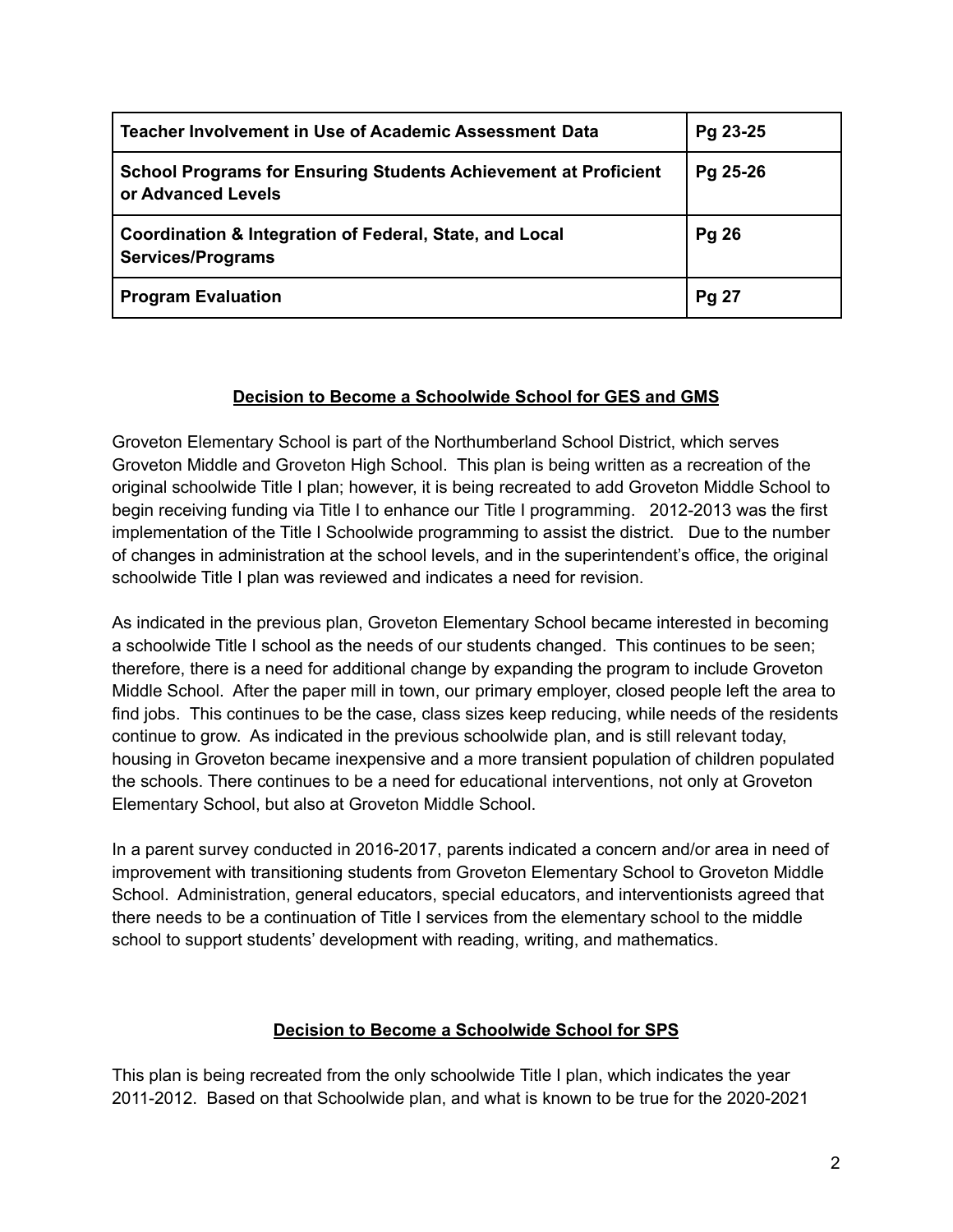school year, the district utilizes Star360, SAS testing, Fountas & Pinnell Benchmark assessments, and Dibels to gather data regarding student abilities and/or needs.

As with the other districts in SAU 58, Stratford Public school has seen a decline in the number of students attending the local school system. As indicated in Groveton Elementary School's decision to become a Schoolwide programing, Stratford also was impacted after the paper mill in their neighboring town closed, causing people to leave the area to find jobs. This continues to be the case, class sizes keep reducing, while needs of the residents continue to grow. As indicated in the previous schoolwide plan, and is still relevant today, housing in Stratford has become inexpensive and a more transient population of children populated the schools. There continues to be a need for educational interventions.

# **Comprehensive Needs Assessment of SAU 58**

Groveton is part of the Northumberland community. SAU 58 combines the Northumberland School District, with Stark School District (at grade 7), and Stratford (at grade 9). The Northumberland, Stratford, and Stark demographics are as follows:

| Area                                                                      | Northumberland |
|---------------------------------------------------------------------------|----------------|
| Population                                                                | 2,139          |
| Population by Gender- Male                                                | 1,171          |
| Population by Gender- Female                                              | 1,151          |
| Education Attainment 25 years and over, high<br>school graduate or higher | 84.9%          |
| Education Attainment 25 years and over,<br>Bachelor's degree or higher    | 8.9%           |
| Per Capita Income                                                         | \$23,559       |
| <b>Median Family Income</b>                                               | \$61,346       |
| Median Household income                                                   | \$45,000       |
| Individuals living below the poverty line                                 | 10.2%          |

2019 Census: Northumberland

#### 2019 Census: Stratford

| Area                         | <b>Stratford</b> |
|------------------------------|------------------|
| Population                   | 684              |
| Population by Gender- Male   | 349              |
| Population by Gender- Female | 281              |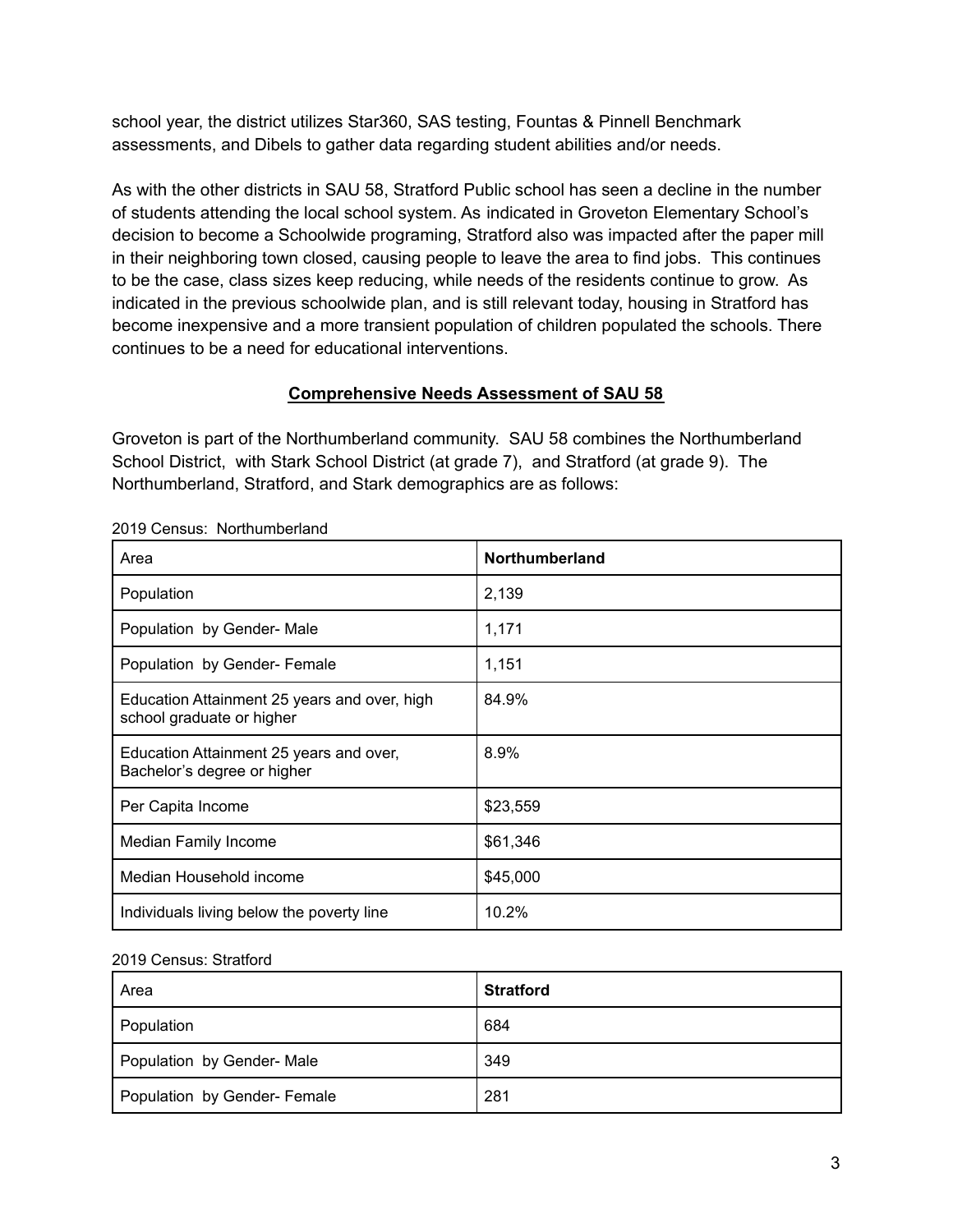| Education Attainment 25 years and over, high<br>school graduate or higher | 72.7%    |
|---------------------------------------------------------------------------|----------|
| Education Attainment 25 years and over,<br>Bachelor's degree or higher    | 5.5%     |
| Per Capita Income                                                         | \$19,409 |
| Median Family Income                                                      | \$41,375 |
| Median Household income                                                   | \$34,219 |
| Individuals living below the poverty line                                 | 33.5%    |

#### 2019 Census: Stark

| Area                                                                      | <b>Stark</b> |
|---------------------------------------------------------------------------|--------------|
| Population                                                                | 498          |
| Population by Gender- Male                                                | 291          |
| Population by Gender- Female                                              | 315          |
| Education Attainment 25 years and over, high<br>school graduate or higher | 91,1%        |
| Education Attainment 25 years and over,<br>Bachelor's degree or higher    | 11.0%        |
| Per Capita Income                                                         | \$23,087     |
| Median Family Income                                                      | \$55,156     |
| Median Household income                                                   | \$47,396     |
| Individuals living below the poverty line                                 | 13.3%        |

Northumberland School District, located a part of SAU 58, serves two school buildings, but 3 school levels-- Groveton Elementary School grades K-5, Groveton Middle (high) School grades 6-8, and Groveton High School grades 9-12th. There are two other school districts (as indicated above with their demographics), Stark Village School (grades K-6) and Stratford Public School (grades PreK-8th). Total enrollment for SAU 58 is 408 students, broken down as follows:

| <b>School</b>                  | <b>Enrollment</b> |
|--------------------------------|-------------------|
| <b>Stark Village School</b>    | 23                |
| <b>Stratford Public School</b> | 66                |
| Groveton Elementary School     | 128               |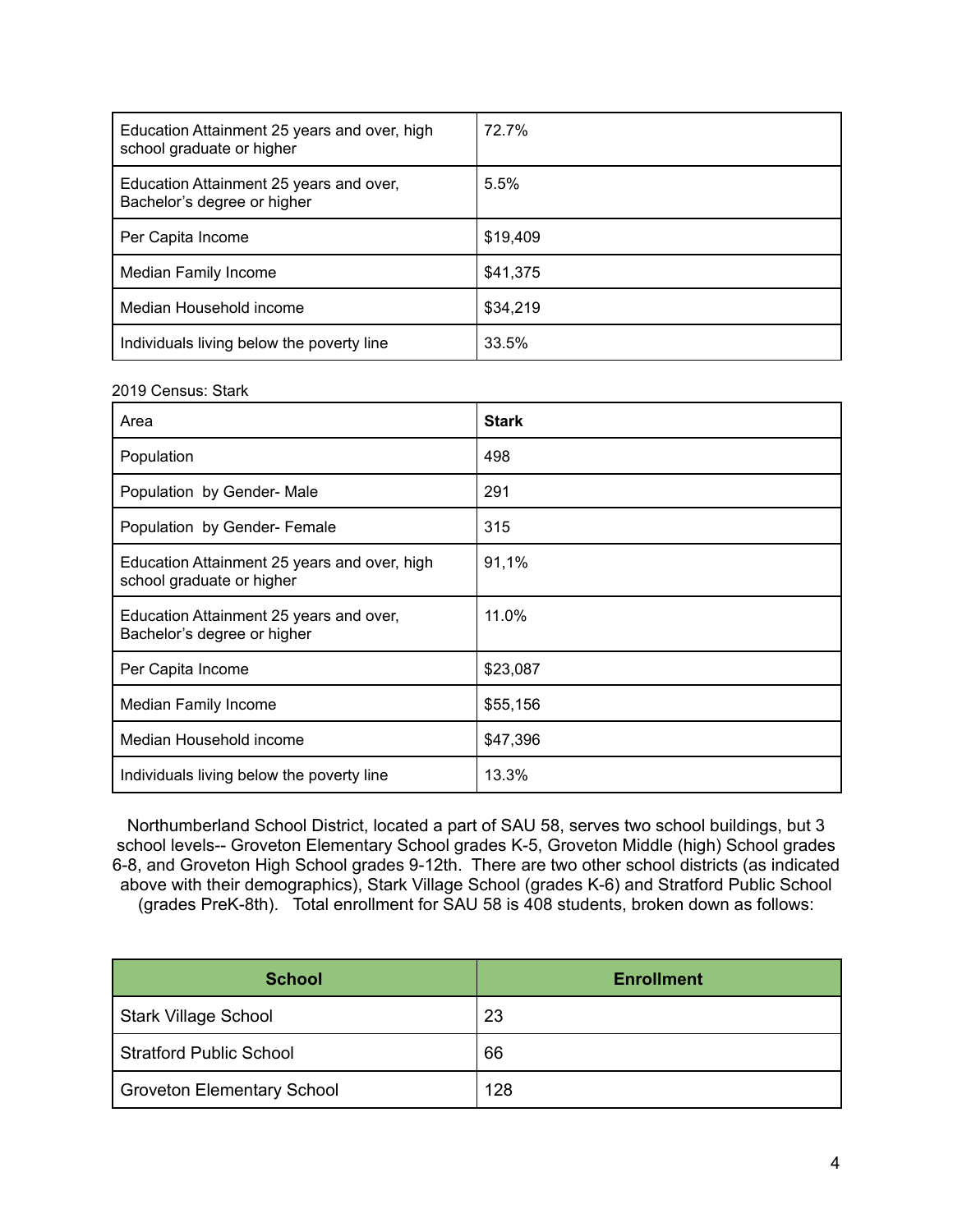| Groveton Middle School | 76  |
|------------------------|-----|
| Groveton High School   | 115 |

Listed are the free and reduced lunch percentages for Stark Village School, Stratford Public School, Groveton Elementary School, Groveton Middle School and Groveton High School combined.

The SAU 58 Free and Reduced lunch percentages, for fiscal year '21, are:

| <b>School</b>                                              | Year      | % Free and Reduced |
|------------------------------------------------------------|-----------|--------------------|
| <b>Stark Village School</b>                                | 2020-2021 | 39%                |
| <b>Stratford Public School</b>                             | 2020-2021 | 76%                |
| <b>Groveton Elementary School</b>                          | 2020-2021 | 51%                |
| <b>Groveton Middle School</b><br>&<br>Groveton High School | 2020-2021 | 44%                |

SAU 58 writes annual goals to focus the direction of our work. The goals for the 2020-2021 school year are listed below:

# **SAU Goals 2020-2021**

Vision: To Ensure all systemic decisions positively impact student achievement.

Goal I: Student Achievement and Engagement

- a: Implement purposeful, research-based instructional techniques for all learners.
- b: Use multiple data points to measure student success toward growth targets.
- c: Conduct monthly data meetings to analyze achievement and inform instruction.
- d: Practice positive, multi-tiered behavioral management to address social emotional needs.
- e. Engage students in alternative school and community-based activities.

Goal II: Communication

- a. Maintain positive outreach through encouragement of two way communication with all stakeholders to include an established communication plan.
- b. Expand digital presence through the use of social media (Facebook, Instagram, etc.).
- c. Update and maintain all websites for SAU 58 for current information about our districts.

Goal III: Competency Based Education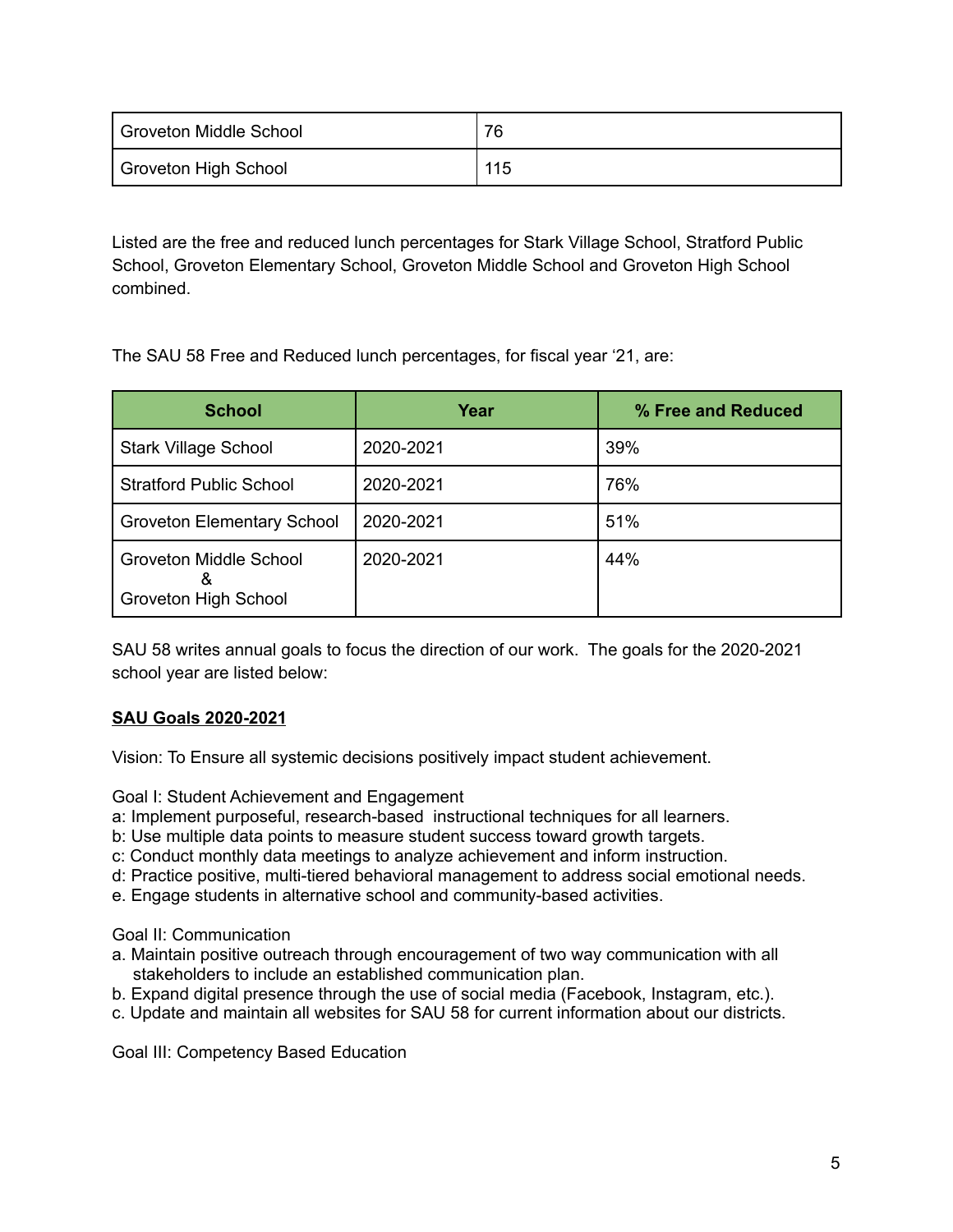- a: Review and evaluate all CBE programs for effectiveness and impact with an understanding of how CBE programs are implementing next generation practices and competency-based learning.
- b. Provide learning opportunities for all staff, students, and the community to collaborate for in-depth understanding of CBE.
- c. Develop efficient and informative reporting tools connecting competencies to standards.
- d. Finalize District Competency Guide.

Goal IV: Technology

- a. Teachers will use Google Suite and other digital platforms as part of their daily routines to teach, assess, and share information as part of our capacity for remote instruction and hybrid models.
- b. Explore and plan for strengthening technology infrastructure with peripheral tools such as cameras, microphones, and panels.
- c. Review and evaluate all technology programs for effectiveness and assess capacity with technology integration in the classroom.
- d. Refine the 1:1 device planning for grades K-12 and create a replacement cycle.

Goal V: Budget

- a. Build fiscally responsible budgets that meet the educational needs of students and community.
- b. Increase understanding of the budget process for all constituents.
- c. Analyze practices, resources, and services to increase economies of scale to benefit the districts.

Approved by the SAU Board 10/20/2020

# **Groveton Elementary School**

Groveton Elementary School's vision statement states the following:

Groveton Elementary's vision states that "Groveton Elementary School is a place where all students are encouraged to strive for excellence academically, socially, and emotionally in a safe, positive, and supported environment. We are committed to a rigorous, integrated curriculum driven by the College and Career Ready Standards. We believe that our students can meet or exceed these standards in preparation for middle school.

Groveton Elementary School is rich in history, having served the children of Northumberland since 1908. The school at one time serviced well over 300 students in grades K through 6th, due to changes in employment opportunities within the community and surrounding north country communities, enrollment has declined. A decision was made back in 2009 to create a middle school at Groveton High School for students in grades 6 through 8th. After completing 5th grade at GES, students will then move onto Groveton Middle School, which is housed on the top floor of the Groveton High School building. For the current school year, the student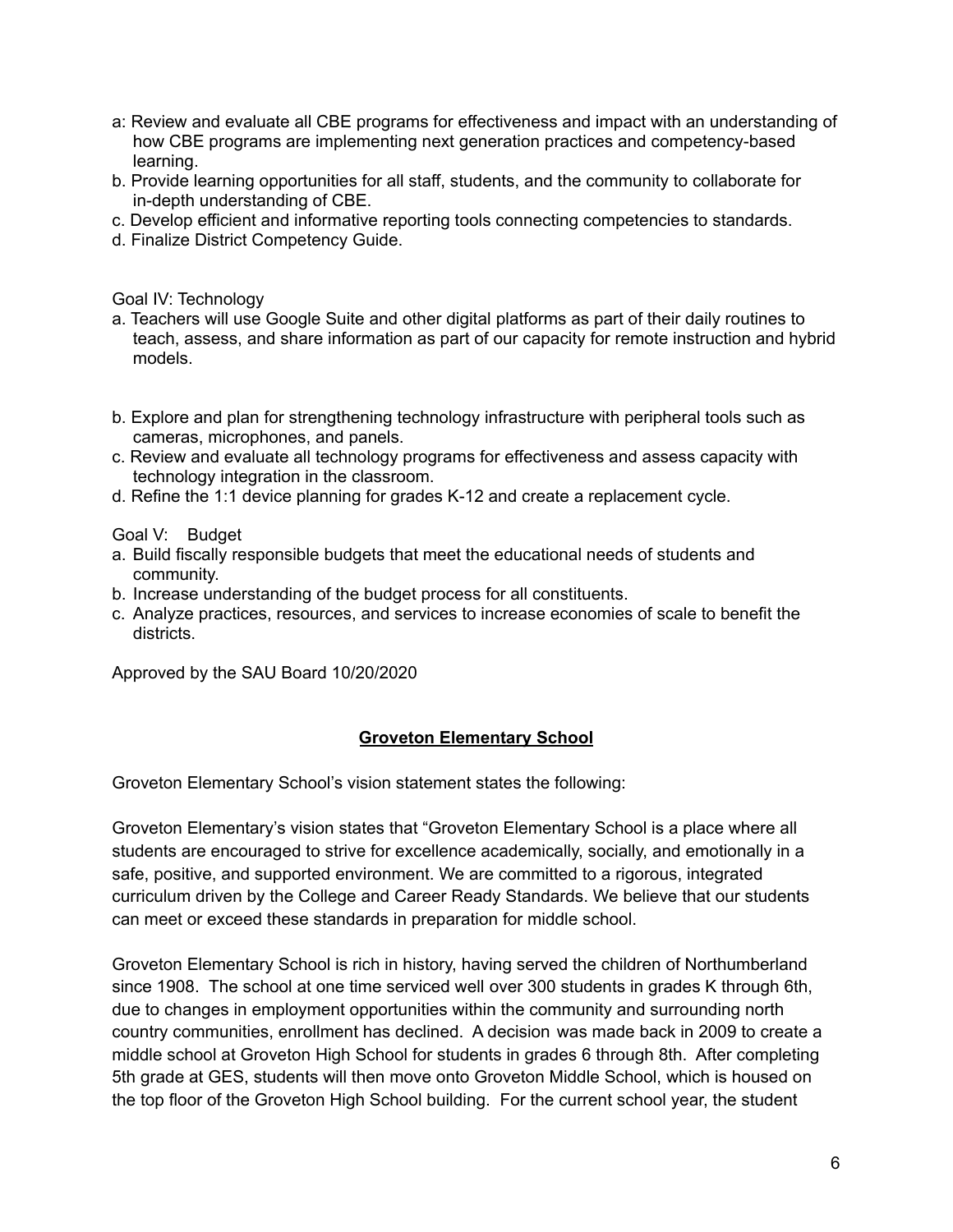population at Groveton Elementary School is 128 students with an average class size of 21 students.

Many of the students at Groveton Elementary School are eligible for free and reduced lunch and breakfast. Currently, for the 2020-2021 school year, 51% of our students receive free and reduced lunch and breakfast.

Groveton Elementary currently has 2 students identified as being homeless and 0 students identified as an ESL student.

Groveton Elementary's enrollment for the past 3 years has been:

| <b>School Year</b> | <b>Enrollment</b> |
|--------------------|-------------------|
| 2018-2019          | 119               |
| 2019-2020          | 128               |
| 2020-2021          | 128               |

Groveton Elementary school facilities consist of the following:

General education classrooms: 13 Related services rooms: 4 Nurse office:1 Principal office: 1 Administrative Secretary's office: 1 Guidance Office: 1 Book rooms (storage rooms): 4 Title I rooms: 2

Groveton Elementary consists of the following staff:

**2020-2021: GES School Staff, K-5**

Classroom teachers: 9 Special Education teachers: 2 Title I teachers: 1 full time School Counselor: 1 School Nurse: 1 Paraprofessionals:10 School Secretary: 1 Janitor: 1 Principal: 1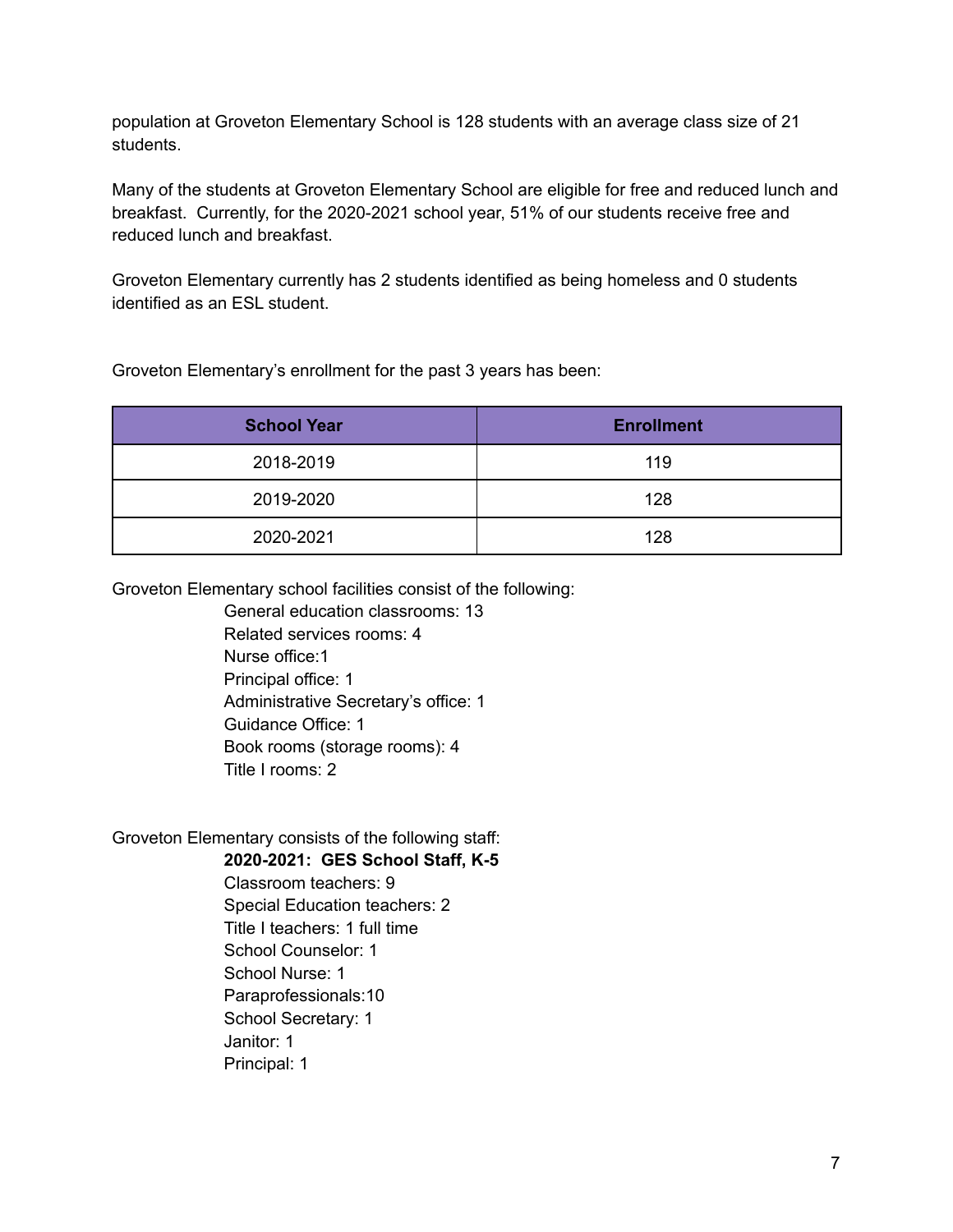**Shared Employees/Service Providers (\*\* shared with all three districts, ++ shared between GES and GMS/GHS, == shared between GES and SPS)** Art teacher ++: 1 Music Teacher \*\*: 1 PE teacher/Wellness teacher\*\*: 1 Librarian ++: 1 Maintenance Administrator ++: 1 Speech Pathologists\*\*: 1 School Psychologist\*\*: 1 Occupational Therapist\*\*: 1 Math Interventionist =1,

In the spring of 2016-2017, all Groveton Elementary School parents were asked to participate in a school climate survey providing feedback in the areas of communication, school environment, education programs and student learning, and school leadership. Overall, 80% of those parents/guardians that participate in the survey rated GES as meeting or exceeding all of their standards; 13% rated GES as approaching their standard and 7% as needing improvement.

Some of the strengths that showed up on the survey are listed below:

- Parents feel that concerns regarding their children are heard and addressed
- Parents receive information on what they could do at home to help support student learning
- Families feel welcomed at the school and see the school as a safe learning environment
- Families feel that the school facilities are clean and well maintained
- Parents feel that GES is doing a good job teaching reading and mathematics
- Parents feel that GES is addressing "life skills" (i.e. responsibility, acceptance, etc)
- Parents feel that GES individualizes and differentiates instruction when necessary
- Parents feel that the principal keeps the school focused on academic achievement and is knowledgeable about teaching and learning methods.

Areas of importance that parents provided, via the parent survey, for the administration and school staff to improve upon include the following:

- Communicating with parents and providing updates on student progress
- Preparing student for transition to the middle school
- Gathering input from parents and individual student goals
- Increase challenges for students at or above grade level

Currently, Groveton Elementary School is in the process of transitioning from a standards based curriculum, and reporting system, to a competency based grading system. The school continues to use Star360 testing, SAS testing, and SAU 58 goals and materials to track student progress and/or abilities.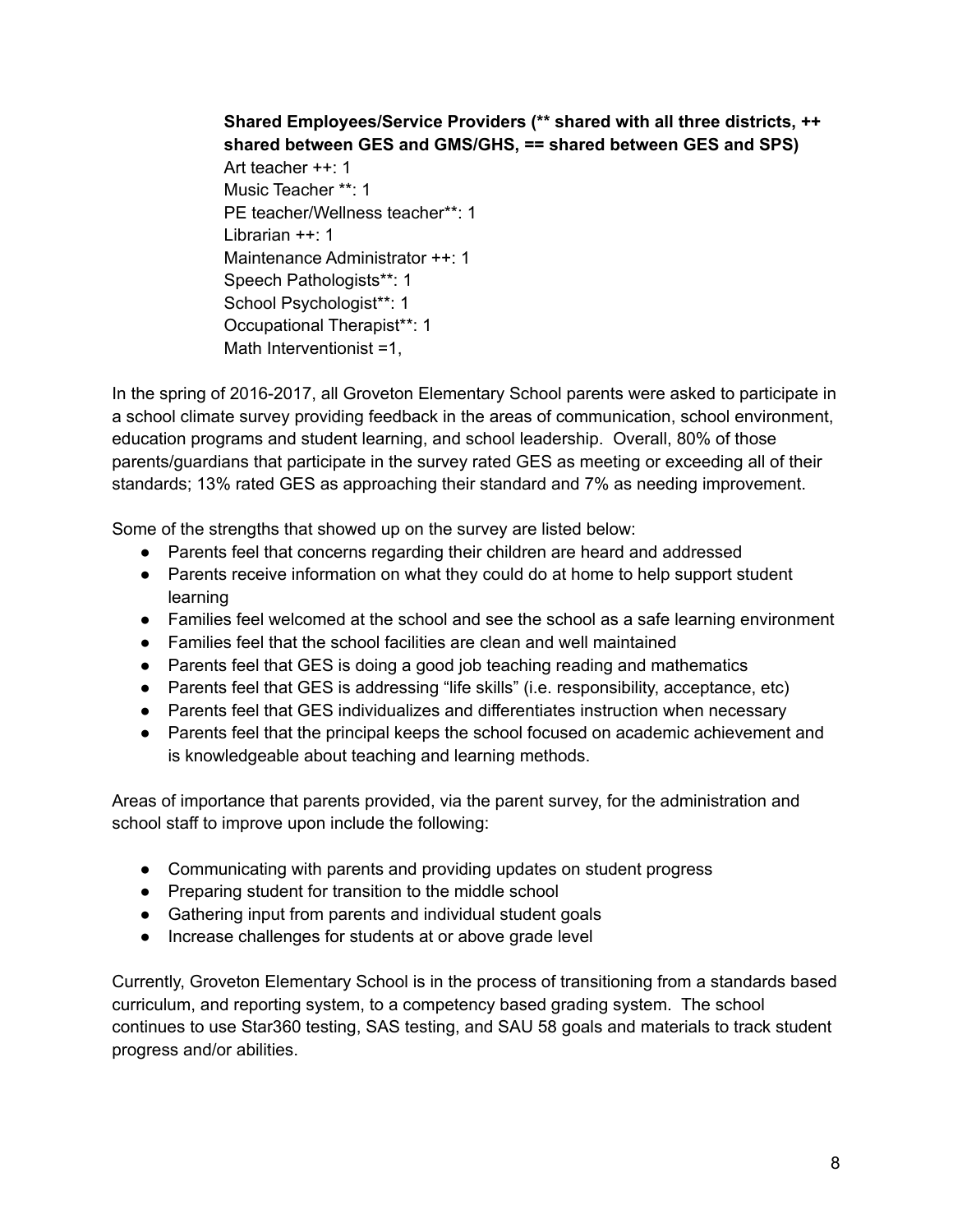### **Groveton Middle School**

In 2009 the decision was made to create a middle school at Groveton High School for students in grades 6 through 8th. For the current school year, the students population at Groveton Elementary School is 76 students with an average class size of 25 students; however, the classes are divided into a purple cohort and a grey cohort. The groups are heterogeneously mixed.

Many of the students at Groveton Middle and High School are eligible for free and reduced lunch and breakfast. Currently, for the 2020-2021 school year, 44% of our students receive free and reduced lunch and breakfast.

Groveton Middle School currently has 1 student identified as being homeless and 0 students identified as an ESL student.

| <b>School Year</b> | <b>Enrollment</b> |
|--------------------|-------------------|
| 2018-2019          | 83                |
| 2019-2020          | 79                |
| 2020-2021          | 76                |

Groveton Middle School's enrollment for the past 3 years has been:

Groveton Middle School facilities consist of the following:

General education classrooms: Related services rooms ++: Nurse office ++ Principal office ++ Administrative Secretary's office ++ Guidance Office ++ Book rooms (storage rooms) Custodial rooms ++ Technology Integrator: 1

Groveton Middle school consists of the following staff:

**2020-2021: GMS School Staff, 6-8**

Classroom teachers: 4 Special Education teachers: 1.5 (one person split Middle and High school caseload) Title I teachers: 0 (the district is seeking to add one) Paraprofessionals: 4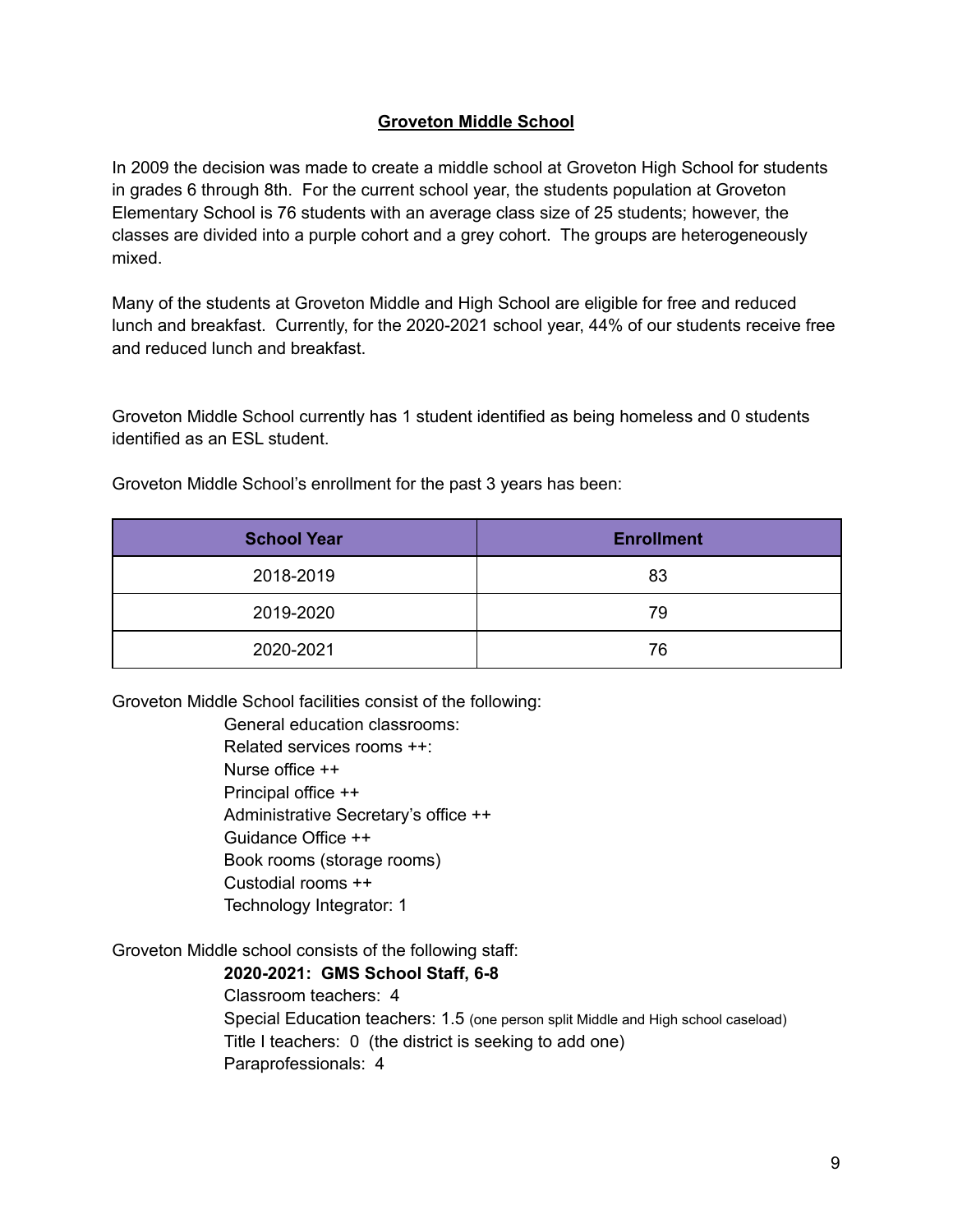**Shared Employees/Service Providers (\*\* shared with all three districts, ++ shared between GES and GMS/GHS, == shared between GES and SPS, @ shared between GMS and GHS)** Art teacher ++ Music Teacher \*\* PE teacher/Wellness teacher\*\* Librarian ++ Maintenance Administrator ++ Speech Pathologists\*\* School Psychologist\*\* Occupational Therapist\*\* School Counselor @ School Nurse @ Tech Integrator @

School Secretary @ Janitor @ Principal @ Assistant Principal @

Currently, Groveton Middle School is in the process of transitioning from a standards based curriculum, and reporting system, to a competency based grading system. The school continues to use Star360 testing, SAS testing, and SAU 58 goals and materials to track student progress and/or abilities.

# **Groveton High School**

Groveton High School's mission is to empower students to adapt to a rapidly changing world by instilling communication and critical thinking skills, and respect for core values like integrity and responsibility.

Additionally, the vision statement is as follows, "Groveton High School will prepare students to successfully transition from high school to higher education, career readiness, and the competitive workforce. Our community will ensure a safe learning environment and implement an evolving standards-based curriculum. We will provide our students with rigorous and engaging learning experiences to ensure all students acquire globally competitive twenty-first century skills by equipping them with: · Effective communication in reading, writing, speaking and mathematics · Critical thinking and the ability to problem solve · Responsibility and a strong work ethic · Collaboration and teamwork experiences "Hard work conquers all"."

Groveton High School currently has 3 students identified as being homeless and 0 students identified as an ESL student.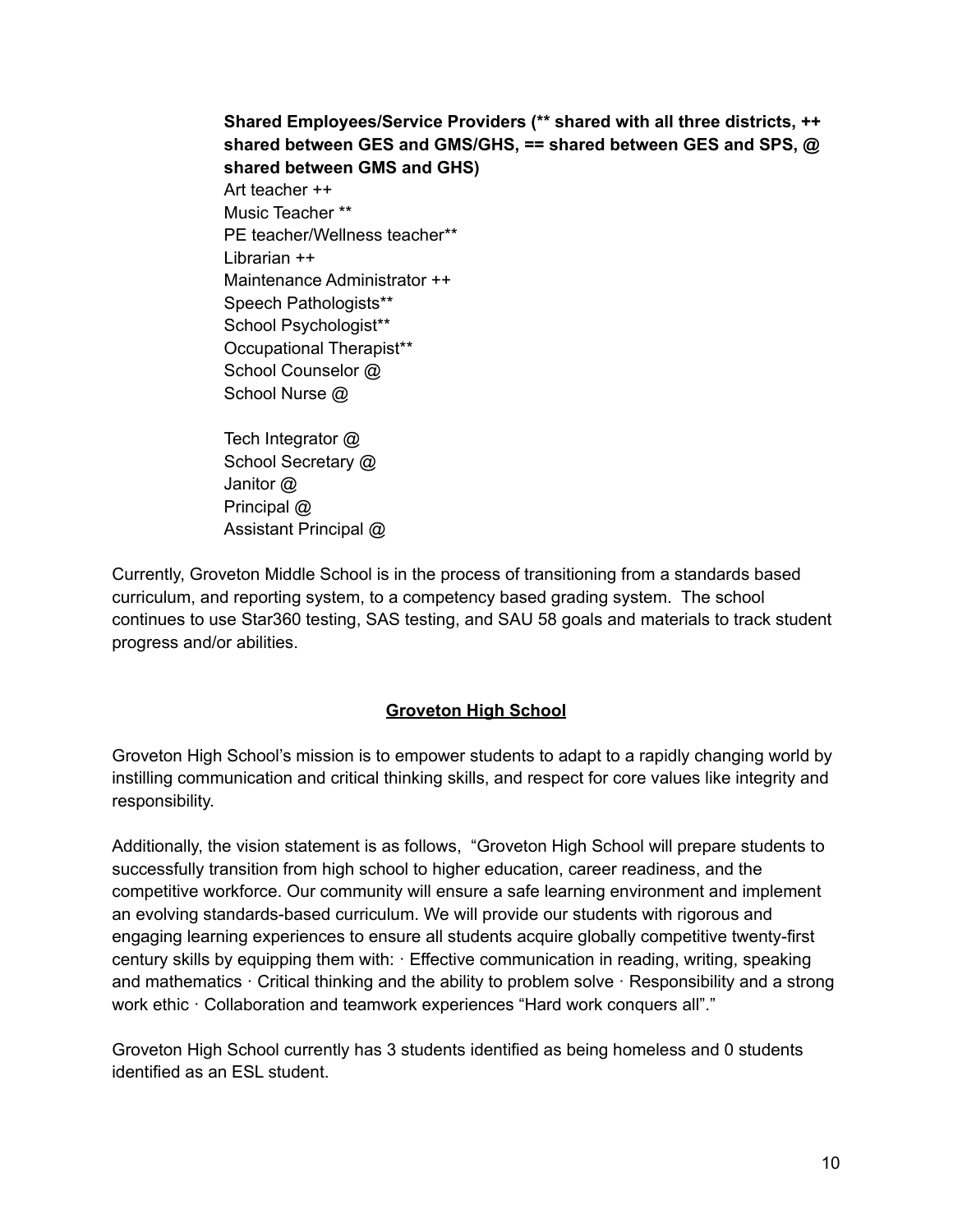Groveton High School's enrollment for the past 3 years has been:

| <b>School Year</b> | <b>Enrollment</b> |
|--------------------|-------------------|
| 2018-2019          | 131               |
| 2019-2020          | 126               |
| 2020-2021          | 115               |

Groveton High School facilities consist of the following:

General education classrooms: 17 Related services rooms: 2 (shared for GMS) Nurse office: 1 (shared for GMS)

Principal office: 1(shared for GMS) Administrative Secretary's office: 1 (shared for GMS) Guidance Office: 1 (shared for GMS), 1 guidance secretary Book rooms (storage rooms): 5 (shared for GMS) Title I rooms: 0

Groveton High School consists of the following staff:

**2020-2021: GMS School Staff, 9-12** Classroom teachers: 13 Special Education teachers:1.5 (one person split Middle and High school caseload) Title I teachers: 0 Paraprofessionals: 2

#### **Shared Employees/Service Providers (\*\* shared with all three districts, ++ shared between GES and GMS/GHS, == shared between GES and SPS, @ shared between GMS and GHS)**

Art teacher ++ Music Teacher \*\* PE teacher/Wellness teacher\*\* Librarian ++ Maintenance Administrator ++ Speech Pathologists\*\* School Psychologist\*\* Occupational Therapist\*\* School Counselor @ School Nurse @ Tech Integrator @ School Secretary @ Janitor @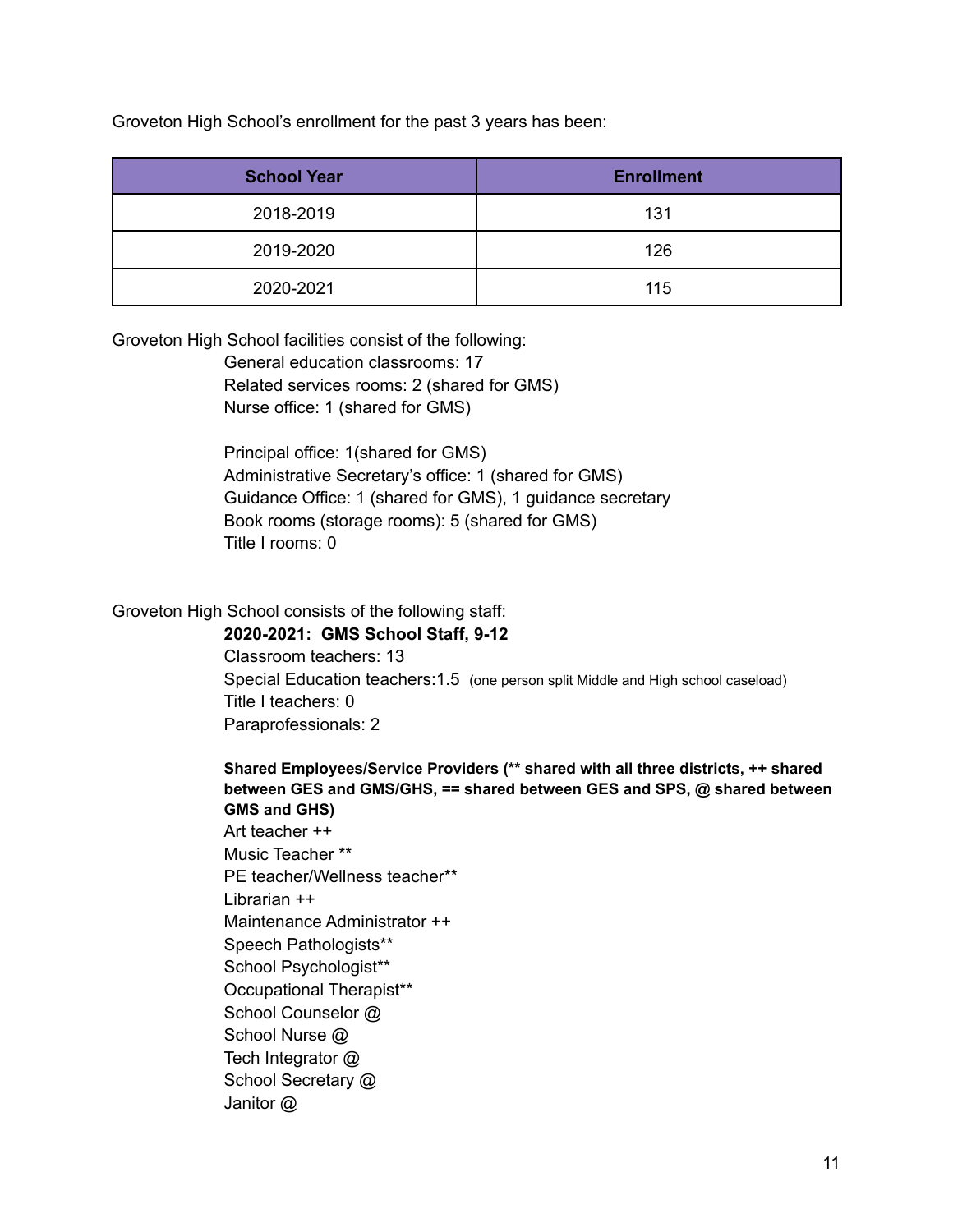# Principal @ Assistant Principal @

Currently, Groveton High School is in the process of transitioning from a standards based curriculum, and reporting system, to a competency based grading system. The school continues to use Star360 testing, SAS testing, and SAU 58 goals and materials to track student progress and/or abilities.

# **Stratford Public School**

Stratford Public School's vision is to enable every student to acquire and demonstrate the skills, knowledge and attitude essential to be a responsible world citizen through experiential, community-based and self-directed opportunities.

Stratford Public School currently has 0 students identified as being homeless and 0 students identified as an ESL student.

Stratford Public School's enrollment for the past 3 years has been:

| <b>School Year</b> | <b>Enrollment</b> |
|--------------------|-------------------|
| 2018-2019          | 58                |
| 2019-2020          | 62                |
| 2020-2021          | 66                |

Stratford Public School facilities consist of the following:

General education classrooms: 8 Related services rooms: 4.5 Nurse office: 2 Principal office: 1 Administrative Secretary's office: 1 Guidance Office: 1 but not a dedicated space Book rooms (storage rooms):  $3 +$  due to a third floor not being used Title I rooms: 1

Stratford Public School consists of the following staff:

**2020-2021: SPS School Staff, PreK-8th** Classroom teachers: 8 (one teacher is the principal) Special Education teachers: 2 Title I teachers 1 part time, 1 person 20% of time Paraprofessionals: 3 School Counselor: part time School Nurse: 1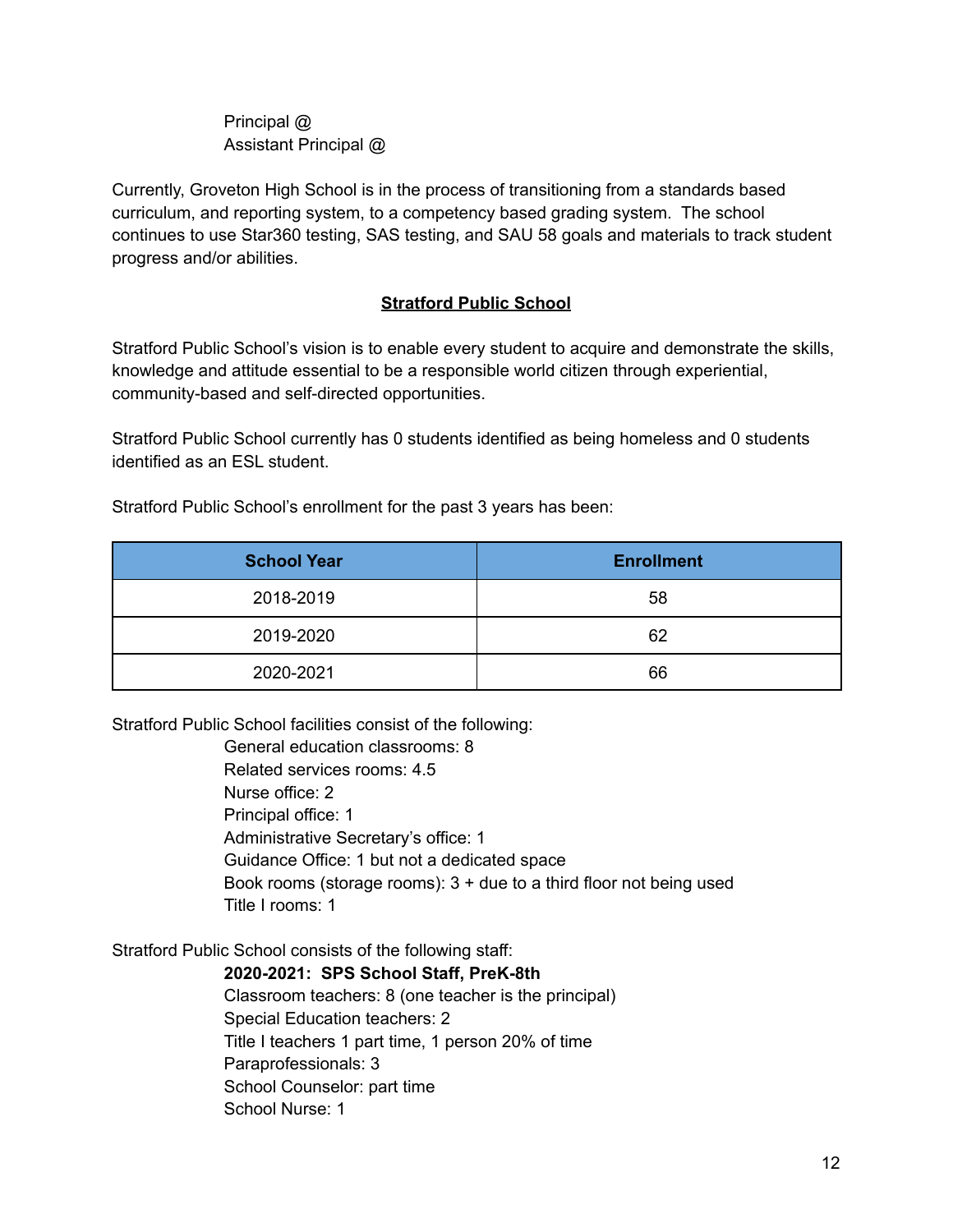Tech Integrator: 1 (does library as well) School Secretary 1 Janitor 2 Principal 1 Librarian: Shared with technology

**Shared Employees/Service Providers (\*\* shared with all three districts, ++ shared between GES and GMS/GHS, == shared between GES and SPS, @ shared between GMS and GHS)** Art teacher ++ Music Teacher \*\* PE teacher/Wellness teacher\*\* Speech Pathologists\*\*

School Psychologist\*\* Occupational Therapist\*\*

Currently, Stratford Public School is in the process of transitioning from a standards based curriculum, and reporting system, to a competency based grading system. The school continues to use Star360 testing, SAS testing, and SAU 58 goals and materials to track student progress and/or abilities.

# **Stark Village School**

The Stark Village School is committed to building a solid foundation for every child to be successful in life.

Stark Village School's mission statement is, "to seek to be an exemplary learning community school. We believe that education is not just about children; it encompasses families, parents, community, the environment, and the world. We build this foundation by respecting the individual needs of children and fostering a caring and creative environment by emphasizing the social, emotional, physical, and intellectual development of each child. As a professional learning community, we will work together to empower all students to become contributing members of society; equipped with the skills, knowledge, and values necessary to meet the challenges of a changing world. Through a collaborative learning environment, we will encourage high expectations for success using developmentally appropriate, data-driven instruction while supporting individual differences and learning styles. Our success in this mission will build lifelong, confident learners, who have the tools necessary for success in a changing world." The changing world." Board Approved 9-6-2011

Stark Village School currently has 0 students identified as being homeless and 0 students identified as an ESL student.

Stark Village School's enrollment for the past 3 years has been: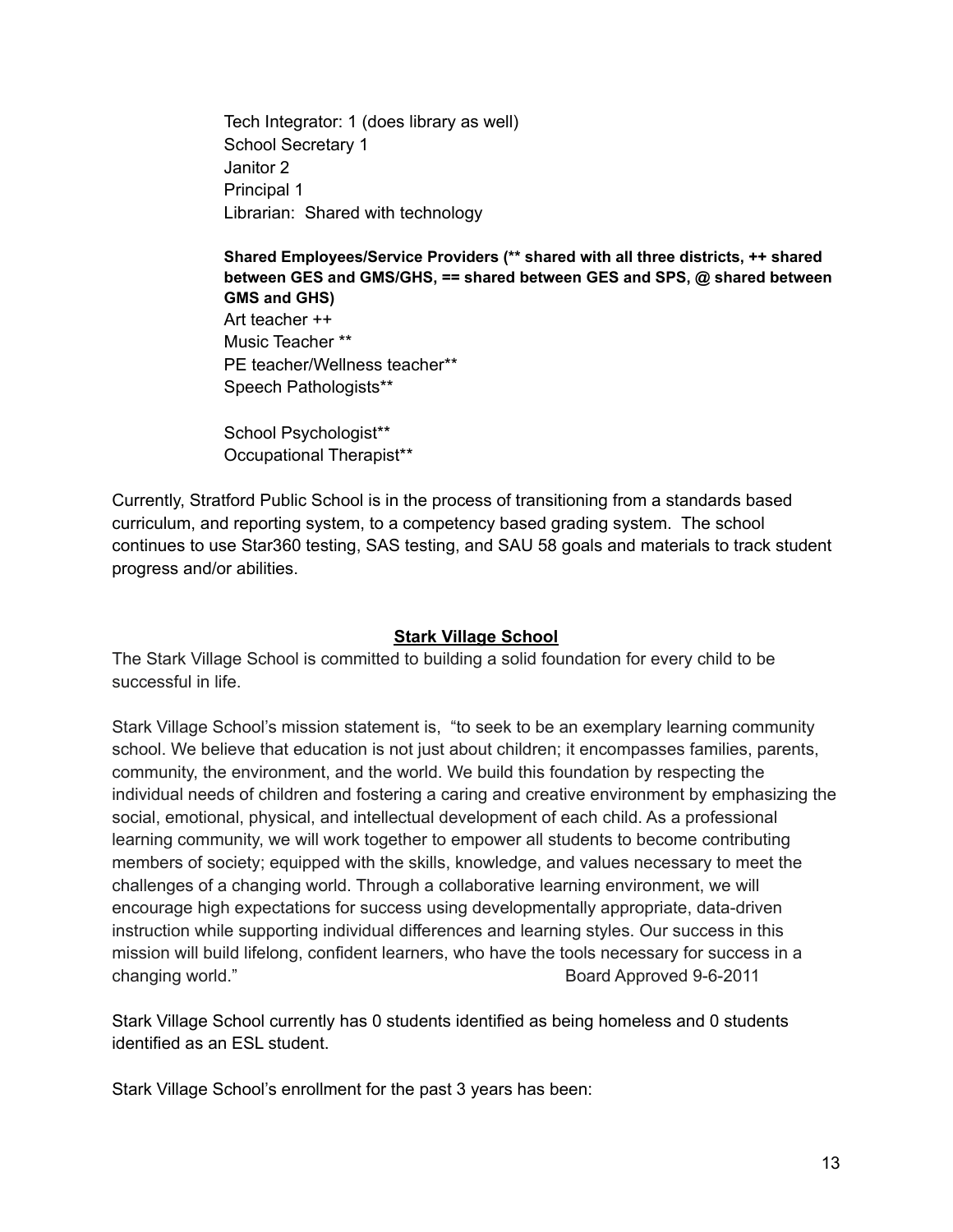| <b>School Year</b> | <b>Enrollment</b> |
|--------------------|-------------------|
| 2018-2019          | 26                |
| 2019-2020          | 26                |
| 2020-2021          | 23                |

Stark Village School facilities consist of the following:

General education classrooms: 3

Related services rooms: 0- they use the multipurpose room/library Nurse office: 0 Principal office- 1

Administrative Secretary's office- .5 (also does paraprofessional duties) Guidance Office- 0 Book rooms (storage rooms)- 1 library, 1 storage room, 1 copy room Title I rooms- 0

Stark Village School consists of the following staff:

#### **2020-2021: SVS School Staff, K-7th**

Classroom teachers: 3 Special Education teachers: 1 part time (also a general education teacher) Title I teachers: 0 Paraprofessionals: .5 (also does administrative secretary duties) School Counselor: part time School Nurse: if needed from GES Tech Integrator: 1 part time School Secretary 1 Janitor: part time Principal: part time Librarian: part time

**Shared Employees/Service Providers (\*\* shared with all three districts, ++ shared between GES and GMS/GHS, == shared between GES and SPS, @ shared between GMS and GHS)**

Art teacher ++ Music Teacher \*\* PE teacher/Wellness teacher\*\* Speech Pathologists\*\* School Psychologist\*\* Occupational Therapist\*\*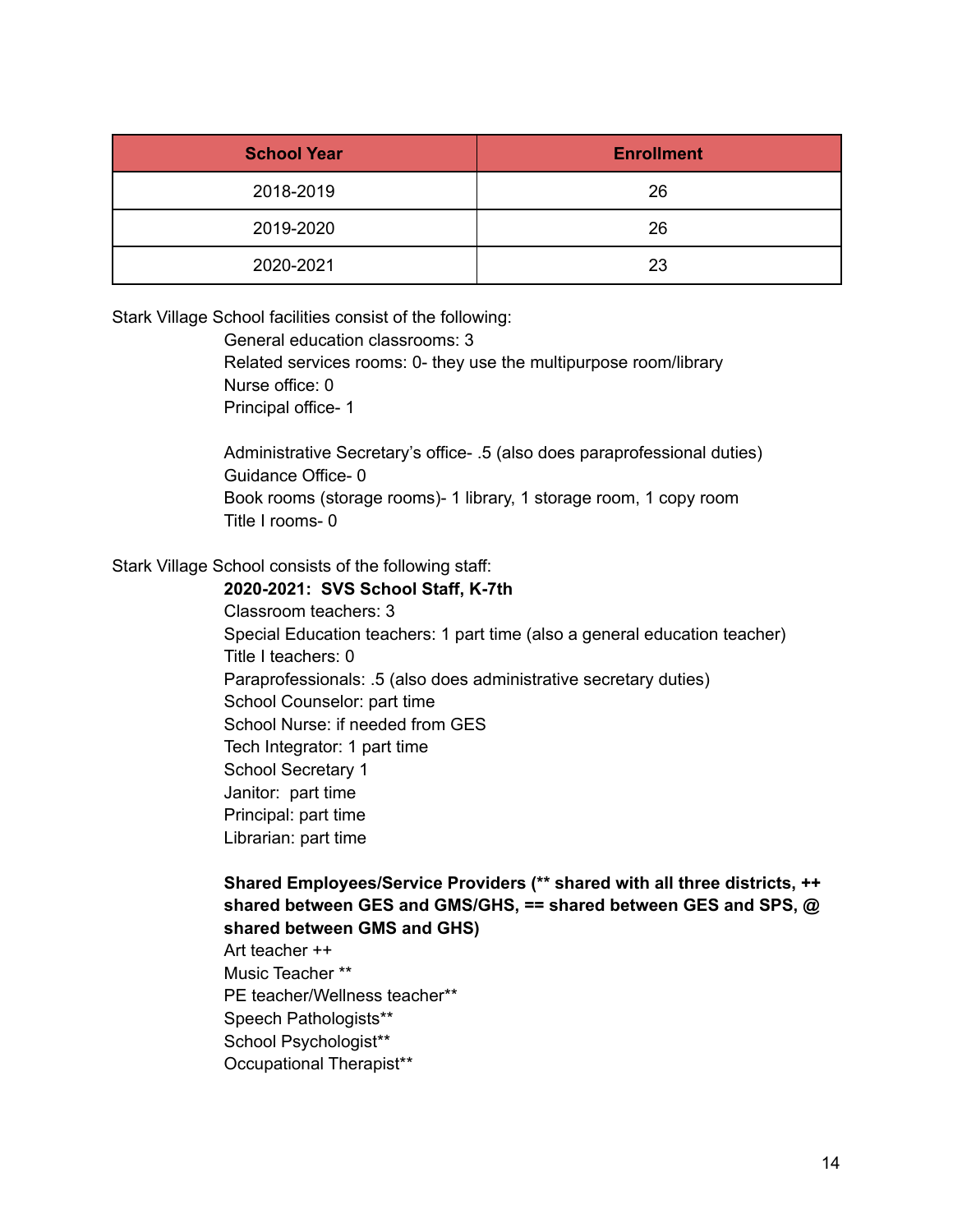Currently, Stark Village School is in the process of transitioning from a standards based curriculum, and reporting system, to a competency based grading system. The school continues to use Star360 testing, SAS testing, and SAU 58 goals and materials to track student progress and/or abilities.

### **Implementation of Schoolwide Reform Strategies GES**

Groveton Elementary School has been implementing a number of schoolwide reforms initiatives in an effort to increase student achievement. Since 2015 the staff has been working on mapping the curriculum to transition to a competency based education system. This current year, the school has started reporting out to parents utilizing the competency system in all content areas. The staff continues to improve upon the competencies, and what measurements are being utilized to reach the overarching competencies.

GES adopted the Eureka Math program in 2015, and it continues to be used to support student growth. Since Eureka is a comprehensive math curriculum, the staff at GES has found it beneficial to know what students have been taught in the previous years, in order to implement the program with fidelity. In 2017, the staff at GES felt that if the Eureka curriculum was implemented with fidelity it would reduce gaps in student learning, develop stamina for problem solving, and prepare students to have a better understanding of mathematical concepts.

During the 2020-2021 school year, the Title 1 program implemented the DIBELS Acadience math screening to determine student needs. Based on the information gathered, the district needs to continue to look at how Eureka math is being implemented, and if the program is meeting the needs of our students. Again, GES needs to continue to provide whole group instruction, small group instruction to support the whole group and target skills, as well as, one on one instruction for students to have their individual needs met.

The teacher at Groveton Elementary School uses a reader's workshop model to engage students in differentiated instruction for reading. Teachers follow the work of Fountas and Pinnell to offer students a comprehensive literacy program. In addition to Fountas and Pinnell, Title I staff offers additional services utilizing Orton Gillingham and LLI.

For the 2016-2017 school year, Groveton Elementary School became a PBIS (Positive Behavioral Interventions and Support) school. The school implemented a 3-tier positive behavior program that focuses on strategies and supports to improve behavior. Tier 1 interventions address the needs of the entire school community. In 2017-2018 the school really focused on Tier 2 interventions for those members of the school community that require additional support(s), in addition to, Tier 3 for students that require daily support and possibly outside of the school system supports to address behavioral needs. Work continues to be done on establishing, maintaining, and improving behavior protocols and interventions.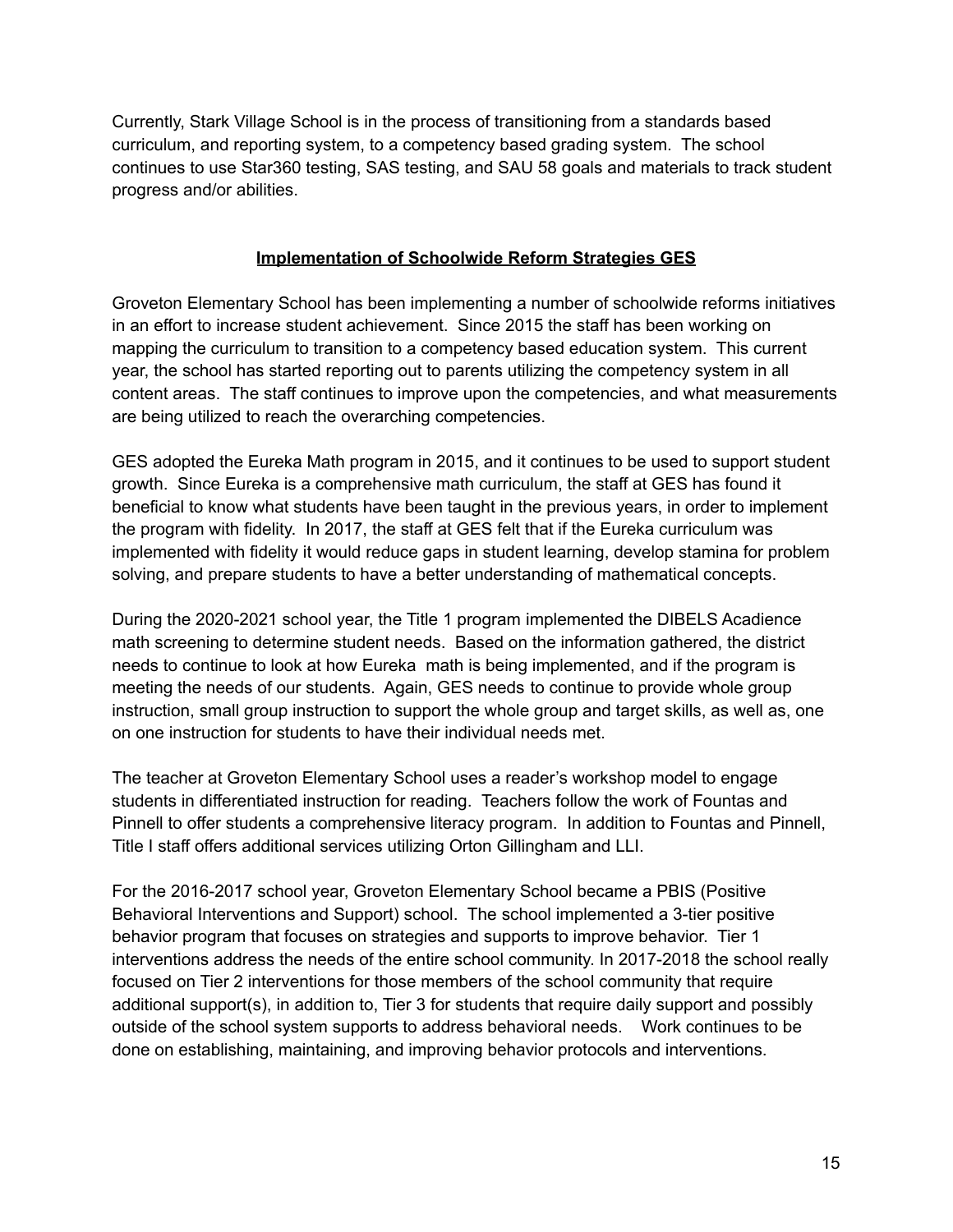Due to recent changes with administration, the school is trying to re-establish the Professional Learning Community protocols and groups. In years past, the school had three PLCs they would meet every other week to review student data and progress. The three teams were the Leadership team (focused on curriculum review and research-based best practices in teaching), the data team (primarily worked on collecting data, ensuring the data is housed in a manner that is accessible to staff, and established the school wide assessment schedule, as well as, analyzing data and looking for trends over time.), and the Student Supports team (is the PBIS team). For the 2021-2022 school year, GES is looking to reinstate the three teams; however, the teams will be shifting from bi-weekly meetings to monthly meetings.

Since 2015 the district has been working on competency based education. Since the onset of this educational reform, the district has aligned the standards to competencies, created rubrics, established quality performance tasks, and created a reporting system (ALMA: newly released to families in the 2020-2021 school year) to enhance parent involvement.

The school would like to conduct a training opportunity for Ortongillingham during the summer of 2022. The district has seen a need for staff to become trained in a foundational reading program that targets phonemic awareness and strategies to implement during core instruction. The current Title I teacher has been participating in training through IMSE. The district would like to obtain Maxscholars' training for all staff if grant funding is awarded. The district would like to enhance the foundational reading skills; therefore, we will be seeking a training opportunity to expand staff knowledge.

Based on the data from the Department of Education's iReport data site, Groveton Elementary School students performed the following on the state assessments:

| <b>Content Area</b>              | 2018 | 2019 | 2020                     |
|----------------------------------|------|------|--------------------------|
| ELA: proficiency %               | 37%  | 30%  | COVID- no score reported |
| Math: proficiency %              | 37%  | 27 % | COVID- no score reported |
| ELA and Math proficiency<br>$\%$ | 37%  | 39%  | COVID- no score reported |

# **Implementation of Schoolwide Reform Strategies GMS**

In 2018-2019 Groveton Middle School determined there needed to be a change in student scheduling in order to enhance student access to content for all subject areas. The middle school altered their programming to reflect the following: Monday: skinny day-students see all content areas Tuesday: Purple day Wednesday: Grey Day Thursday:Purple Day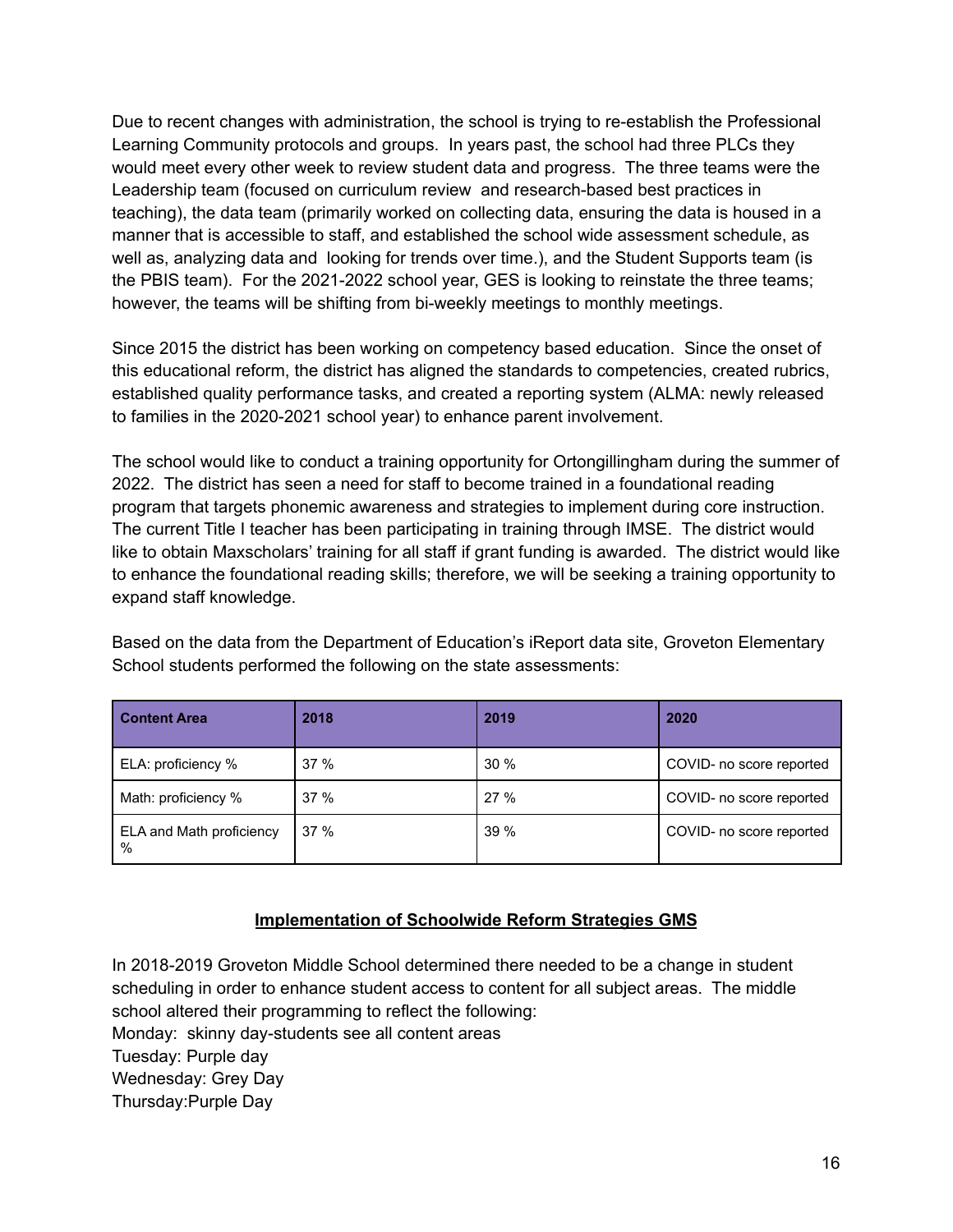### Friday: Grey Day

Students access two content areas, as well as specials, and an enrichment period, on the purple day. They then access the other two content areas, as well as specials, and the enrichment period, on the grey days. This allows students to have extended class instruction time (essentially block scheduling).

Since the beginning of this scheduling, the middle school team has established that additional changes need to be made. They created a study hall that allows all students to have additional access to all content area teachers (there is a rotation that students follow), so the students may access additional support(s) in each subject area.

Due to the various needs within the district, especially the middle school, and the current needs of the students the district will be starting to utilize Title I funds to hire a Title I middle school teacher to address the reading, writing, and mathematics needs of the students.

Parents have indicated that there is a need for additional support and services for students that have academic deficits that do not qualify for special education. The district continues to review and assess the various needs within the population and have identified that Title supports would benefit all students that need additional services to enhance their foundational skills.

Since 2015 the district has been working on competency based education. Since the onset of this educational reform, the district has aligned the standards to competencies, created rubrics, established quality performance tasks, and created a reporting system (ALMA: newly released to families in the 2020-2021 school year) to enhance parent involvement.

The district would like to start a middle school Title I program during the school year; however, funding has been a barrier.

The school would like to conduct a training opportunity for Ortongillingham during the summer of 2022. The district has seen a need for staff to become trained in a foundational reading program that targets phonemic awareness and strategies to implement during core instruction. The district would like to obtain Maxscholars' training for all staff (English Language Arts teacher and Special Educators) if grant funding is awarded. The district would like to enhance the foundational reading skills; therefore, we will be seeking a training opportunity to expand staff knowledge.

Based on the data from the Department of Education's iReport data site, Groveton Middle School students performed the following on the state assessments:

| l Content Area     | 2018 | 2019 | 2020                     |
|--------------------|------|------|--------------------------|
| ELA: proficiency % | 46 % | 53 % | COVID- no score reported |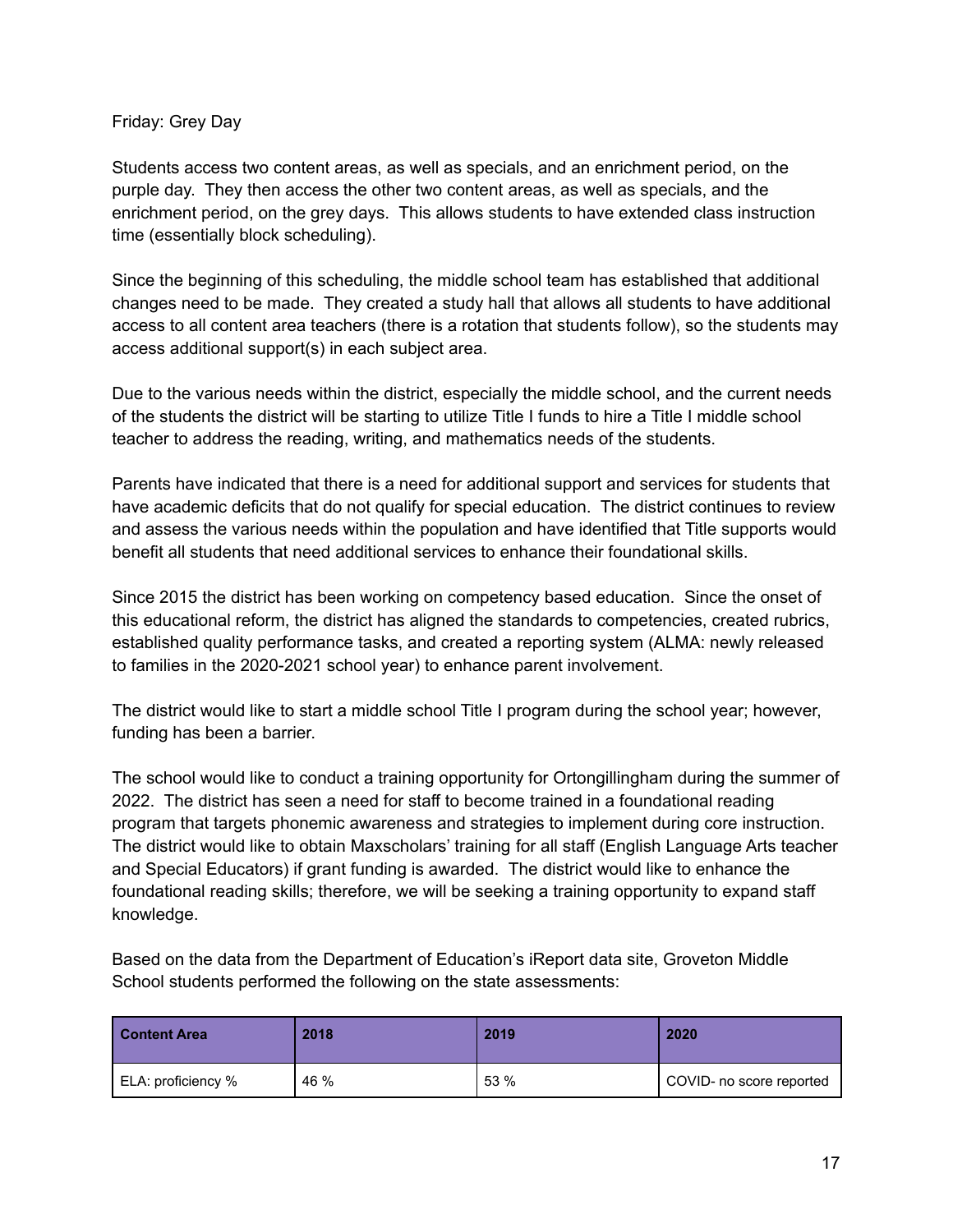| Math: proficiency %           | 21% | $20 \%$ | COVID- no score reported |
|-------------------------------|-----|---------|--------------------------|
| ELA and Math proficiency<br>% | 34% | 37%     | COVID- no score reported |

The district recognizes that the middle school will need to establish Professional Learning Community protocols and groups. For instance, the school will need three PLCs that will meet every other week to review student data and progress. The three teams will be the Leadership team (focused on curriculum review and research-based best practices in teaching), the data team (primarily worked on collecting data, ensuring the data is housed in a manner that is accessible to staff, and established the school wide assessment schedule, as well as, analyzing data and looking for trends over time.), and the Student Supports team (to address behavioral needs within the school that are impacting academic progress).

# **Implementation of Schoolwide Reform Strategies GHS**

GHS will not be accessing Title I funds; therefore, strategies will not be identified. The following information is included to provide data and/or information regarding the whole district.

Since 2015 the district has been working on competency based education. Since the onset of this educational reform, the district has aligned the standards to competencies, created rubrics, established quality performance tasks, and created a reporting system (ALMA: newly released to families in the 2020-2021 school year) to enhance parent involvement. GHS students are receiving competency grades and/or reporting in addition to numerical grades, due to this being a transitional year.

| <b>Content Area</b>           | 2018 | 2019 | 2020                     |
|-------------------------------|------|------|--------------------------|
| ELA: proficiency %            | 74 % | 38 % | COVID- no score reported |
| Math: proficiency %           | 41 % | 41 % | COVID- no score reported |
| ELA and Math proficiency<br>% | 57 % | 40 % | COVID- no score reported |

Based on the data from the Department of Education's iReport data site, Groveton High School students performed the following on the state assessments:

# **Implementation of Schoolwide Reform Strategies SPS**

Based on the SPS School-wide Program School Plan from 2011-2012, the district was utilizing the "Reading First'' resource books produced by the Region IV Education Service Center in Houston, Texas. This program included strategies for phonemic awareness, phonics instruction, vocabulary and application, comprehension, fluency, and motivation. In the area of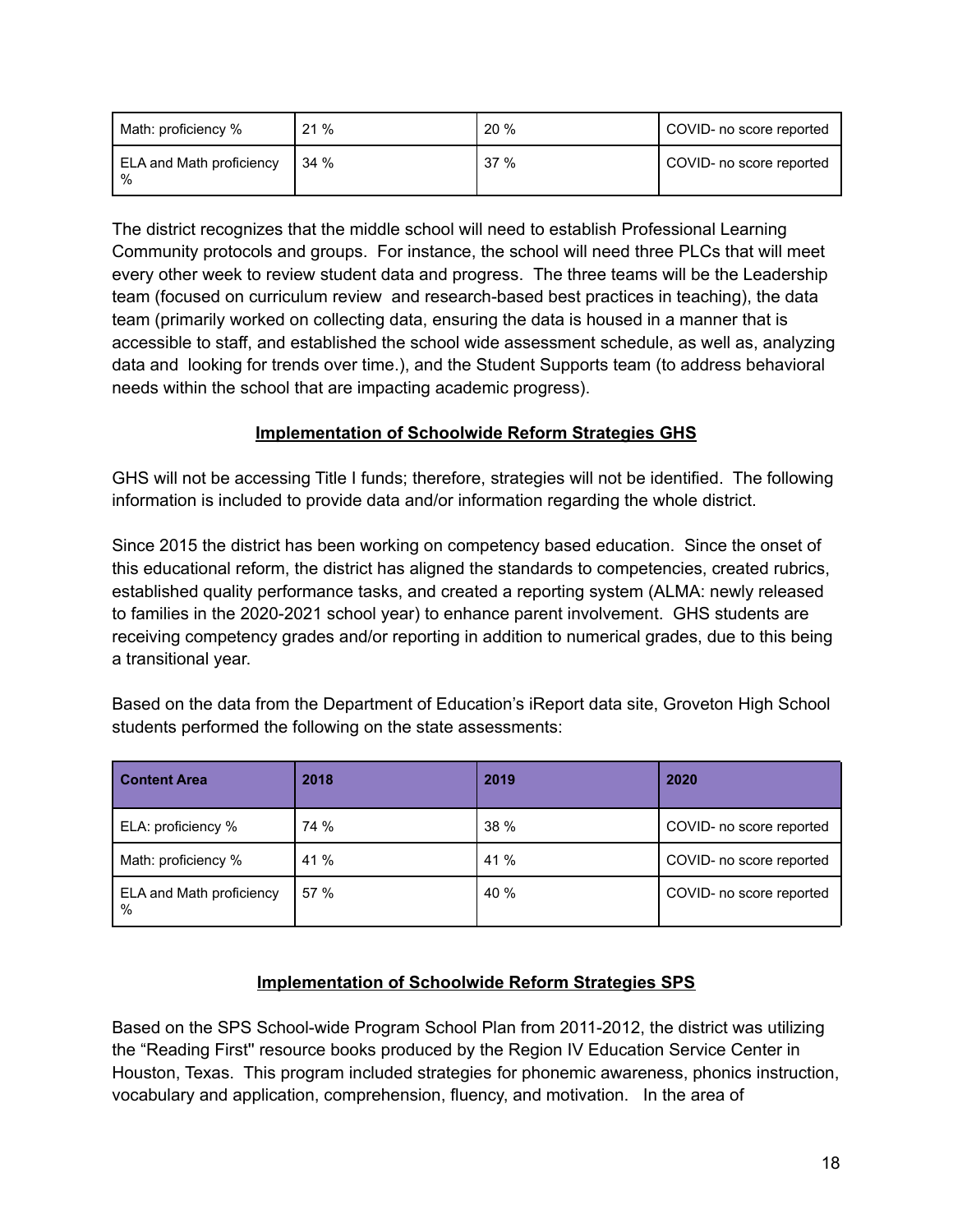mathematics, the district was utilizing the Hartcourt basal series. These series focused on explicit instructional strategies (guided practice and independent work, applications of concepts), conceptual understanding (hands on manipulative creating visual images and modeling), assessment, problem solving (model and explicit teaching of vocabulary and procedures for tackling word problems), practice, and writing (summarization, reflection, and explaining why and how the concept can be used with real life situations).

The Title I program at Stratford Public school will be establishing Professional Learning Community protocols and groups. The school will look to have three PLCs they would meet monthly to review student data and progress. The three teams will be the Leadership team (focused on curriculum review and research-based best practices in teaching), the data team (primarily worked on collecting data, ensuring the data is housed in a manner that is accessible to staff, and established the school wide assessment schedule, as well as, analyzing data and looking for trends over time.), and the Student Supports team (looking at behavioral needs for the middle school students).

Since 2015 the district has been working on competency based education. Since the onset of this educational reform, the district has aligned the standards to competencies, created rubrics, established quality performance tasks, and created a reporting system (ALMA: newly released to families in the 2020-2021 school year) to enhance parent involvement. SPS students are receiving competency grades.

The school would like to conduct a training opportunity for Ortongillingham during the summer of 2022. The district has seen a need for staff to become trained in a foundational reading program that targets phonemic awareness and strategies to implement during core instruction. The district would like to obtain Maxscholars' training for all staff if grant funding is awarded. The district would like to enhance the foundational reading skills; therefore, we will be seeking a training opportunity to expand staff knowledge.

| <b>Content Area</b>           | 2018 | 2019   | 2020                     |
|-------------------------------|------|--------|--------------------------|
| ELA: proficiency %            | 69 % | 39%    | COVID- no score reported |
| Math: proficiency %           | 55 % | 32%    | COVID- no score reported |
| ELA and Math proficiency<br>% | 62%  | $36\%$ | COVID- no score reported |

Based on the data from the Department of Education's iReport data site, Stratford Public School students performed the following on the state assessments: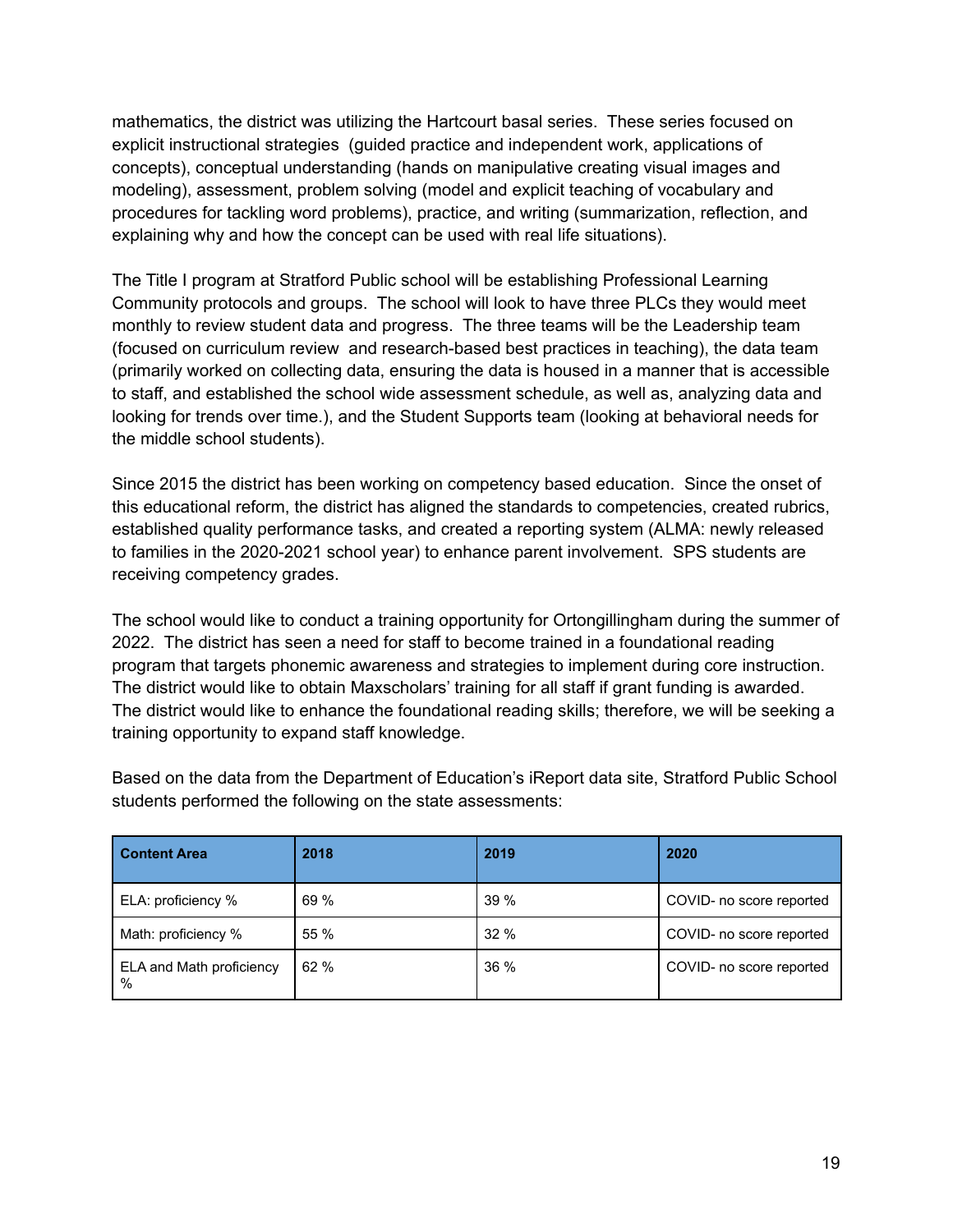## **Implementation of Schoolwide Reform Strategies SVS**

SVS does not currently qualify for Title I funds; therefore, strategies will not be identified. The following information is included to provide data and/or information regarding the whole district.

Since 2015 the district has been working on competency based education. Since the onset of this educational reform, the district has aligned the standards to competencies, created rubrics, established quality performance tasks, and created a reporting system (ALMA: newly released to families in the 2020-2021 school year) to enhance parent involvement. SVS students are receiving competency grades.

The school would like to conduct a training opportunity for Ortongillingham during the summer of 2022. The district has seen a need for staff to become trained in a foundational reading program that targets phonemic awareness and strategies to implement during core instruction. The district would like to obtain Maxscholars' training for all staff if grant funding is awarded. The district would like to enhance the foundational reading skills; therefore, we will be seeking a training opportunity to expand staff knowledge.

Based on the data from the Department of Education's iReport data site, Stark Village School students performed the following on the state assessments:

| <b>Content Area</b>           | 2018 | 2019 | 2020                     |
|-------------------------------|------|------|--------------------------|
| ELA: proficiency %            | 61 % | 69 % | COVID- no score reported |
| Math: proficiency %           | 50 % | 50%  | COVID- no score reported |
| ELA and Math proficiency<br>% | 56 % | 59 % | COVID- no score reported |

# **Highly Qualified Teachers**

SAU 58: Northumberland (Groveton Elementary, Groveton Middle, and Groveton High School), Stratford Public School, and Stark Village School seek highly qualified teachers for all positions and openings. Due to a critical shortage in our area of the state, the district has had a large number of staff seeking their credentials via Alternative IV credentialing.

The district has created a position of a highly qualified staff member to support newly hired teachers seeking their credentials via the DOE. This has proven to be an effective program. For instance, during the 2020-2021 school year, the SAU had a total of 14 educators seeking credentialing via an alternative pathway. All educators have obtained the proper credentials needed to continue teaching during the 2021-2022 school year.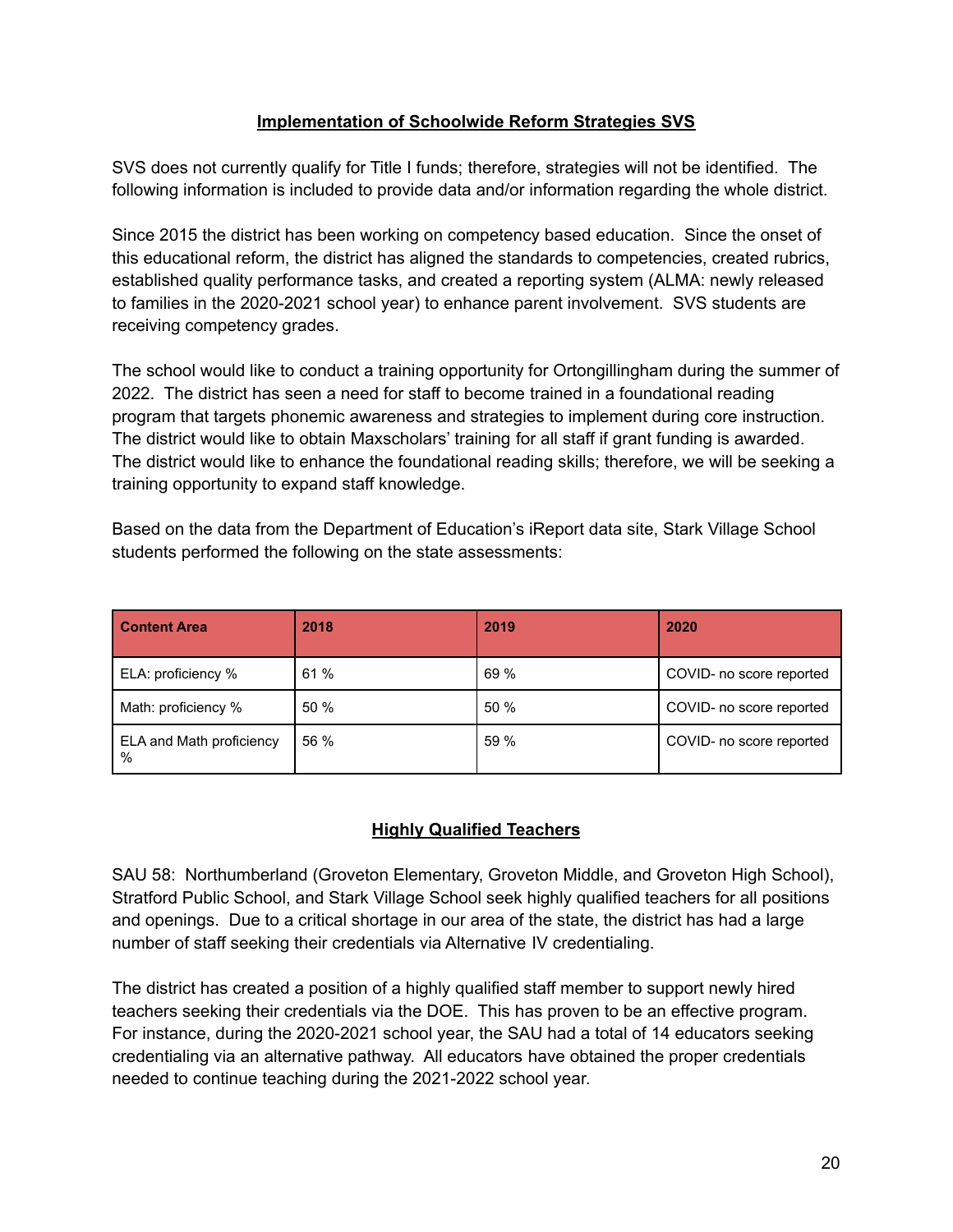In reference to the Title I programming, Groveton Elementary School has a highly qualified teacher providing Reading and Writing instruction, as well as, another experienced highly qualified educator providing mathematics instruction.

In reference to the Title I programming, Groveton Middle School would like to seek a highly qualified teacher to provide Reading and Writing instruction, as well as mathematics instruction; however, due to funding constraints the district has found this to be challenging.

In reference to the Title I programming, Stratford Public School had a part time highly qualified teacher providing Reading and Writing instruction, as well as, another experienced part time highly qualified educator providing mathematics instruction. Due to a staff member retiring at the end of the 2021 school year, Stratford will be seeking an individual to continue providing instruction in the area of reading/writing. In the area of mathematics, the district will be looking to maintain the Title I service in the area of mathematics instruction; however, due to a concern regarding funding the district will need to assess the feasibility of maintaining such services.

Stark Village School and Groveton High School do not have Title 1 programming; therefore, a review of the staffing for such programs is not provided.

# **Professional Development**

The District has adopted a Professional Development Master Plan to serve as a basic guideline for the operation of its professional development for the five-year period of July 1, 2018 to June 30, 2022. Here is the link to access the PD Plan (a PDF can be requested):

[https://docs.google.com/document/d/1aAwEYwFaOo4H1QVaJSxNLXSHrQzH1QPp8bpflFd](https://docs.google.com/document/d/1aAwEYwFaOo4H1QVaJSxNLXSHrQzH1QPp8bpflFdOP6g/edit?usp=sharing) [OP6g/edit?usp=sharing](https://docs.google.com/document/d/1aAwEYwFaOo4H1QVaJSxNLXSHrQzH1QPp8bpflFdOP6g/edit?usp=sharing)

# **Family and Stakeholder Involvement**

At SAU 58 we recognize the importance of working with family members and the community at large in an effort to support the achievement of our students. As the demographics of our community have changed, we have found parent and community involvement more and more challenging.

We strive to offer a Family Math and Literacy night annually to engage in math and literacy activities that families can enjoy at home. We find more families participate when we are able to provide food and offer opportunities for all family members to engage in activities (eg. an author visit).

At Groveton Elementary School, teachers send home newsletters in print and electronically, keeping families informed of happenings in our school community and providing information about supporting student learning. Many teachers now have Bloomz accounts,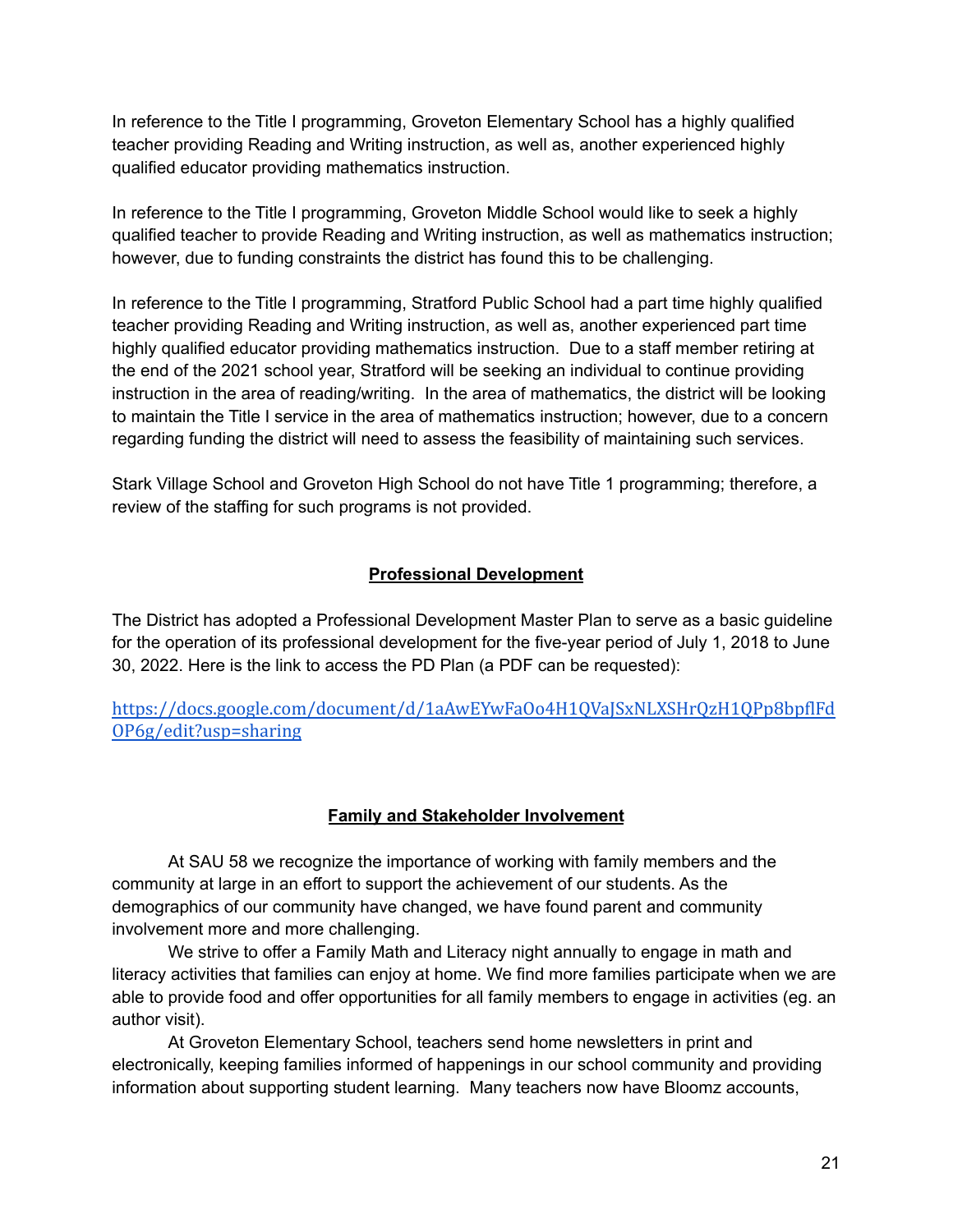used to post daily about happenings in classrooms, again keeping our families informed about what is happening in our school.

At Stratford Public School, teachers maintain contact with families via a variety of sources; for instance, emails, communication books, phone calls, etc.

We reach community members through our SAU website, which provides access to each district, as well as, through our facebook page(s). We host an annual open house(s), where students have the opportunity to bring their families into the schools and share their learning with the community.

Additionally, in the spring of each year we ask parents to complete a survey that helps assess our school program and community; data is used to drive school improvement goals and initiatives.

#### **Transition Process**

### **Northumberland:**

Groveton Elementary School is a K-5 school. Students transition into the Groveton Elementary school for Kindergarten from various settings; for instance, the local Head Start Program, private daycare providers, and/or the home settings. Incoming kindergarten students are invited to an open house in June, prior to the start of the school year beginning the following September. Parents are provided literature about the upcoming school year and about strategies they can use and games they can play to prepare their child for the start of kindergarten. Children spend a couple hours with the kindergarten teacher exploring their classroom and meeting their classmates. All students are invited to a Welcome Back to School Ice Cream Social the week before the new school year begins.

Students transition to Groveton Middle School, located approximately 1/4 mile from GES as they enter sixth grade. The fifth graders, moving up to Groveton Middle School, are invited to a "step up" day during the final week of fifth grade. Students spend a day (during the 2020-2021 school year it was a partial day) shadowing a middle school student, becoming familiar with the changing of classes and their middle school teachers. A brief introduction to the middle school positive behavior program and co-curricular activity opportunities is provided. At the end of summer vacation, students entering sixth grade and their family members are invited to Groveton Middle School to review an informational evening on middle school expectations.

#### **Stratford:**

Stratford School offers a 4 year old Pre-K program. If a need arises for Title I services, Title I personnel may be used to work in the Pre-K area.

Students transition to Groveton High School, from SPS as they enter ninth grade. The eighth graders, moving up to Groveton High School, are invited to a "step up" day during the final week of eighth grade. Students spend a day (during the 2020-2021 school year it was a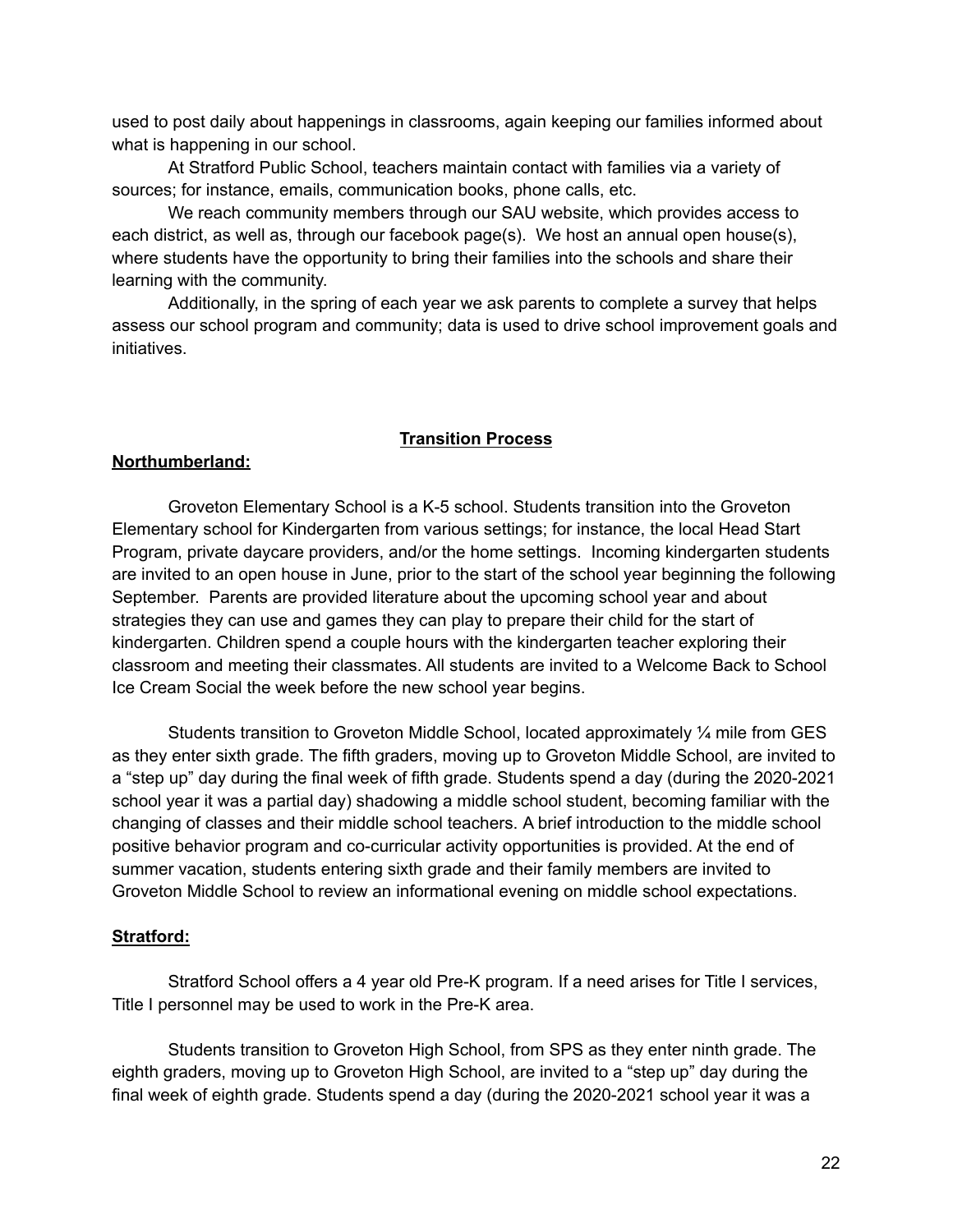partial day) shadowing a high school student, becoming familiar with their high school teachers. A brief introduction to the high school positive behavior program and co-curricular activity opportunities is provided. At the end of summer vacation, students entering ninth grade and their family members are invited to Groveton High School to review an informational evening on high school expectations.

# **Stark:**

Stark Village School is a K-6 school. Students transition into the Stark Village School for Kindergarten from various settings; for instance, the local Head Start Program, private daycare providers, and/or the home settings.

Students transition to Groveton Middle School as they enter seventh grade. The sixth graders, moving up to Groveton Middle School, are invited to a "step up" day during the final week of sixth grade. Students spend a day (during the 2020-2021 school year it was a partial day) shadowing a middle school student, becoming familiar with the changing of classes and their middle school teachers. A brief introduction to the middle school positive behavior program and co-curricular activity opportunities is provided. At the end of summer vacation, students entering seventh grade and their family members are invited to Groveton Middle School to review an informational evening on middle school expectations.

# **Teacher Involvement in Use of Academic Assessment Data**

# **Northumberland:**

In addition to state mandated testing and the SAU wide mandated STAR 360 assessments, teachers at Groveton Elementary School have worked together to decide on the use of the following assessment data:

| <b>GES Assessment Schedule</b>           |                 |      |      |           |                 |      |      |                 |                 |                                                 |
|------------------------------------------|-----------------|------|------|-----------|-----------------|------|------|-----------------|-----------------|-------------------------------------------------|
|                                          | Sept.           | Oct. | Nov. | Dec.      | Jan.            | Feb. | Mar. | Apr.            | May             | Quarterly                                       |
| Star 360                                 | Whole<br>School |      |      |           | Whole<br>School |      |      | Whole<br>School | Whole<br>School |                                                 |
| <b>Words their</b><br><b>Way</b>         | $K-3$           |      |      |           | $K-3$           |      |      |                 | $K-3$           | 4 & 5 (Beginning<br>of each marking<br>quarter) |
| <b>High Frequency</b><br>Reading         | Whole<br>School |      |      |           |                 |      |      |                 | Whole<br>School |                                                 |
| <b>High Frequency</b><br><b>Spelling</b> | $K-3in$         |      |      |           | $K-3$           |      |      |                 | $K-3$           | 4 & 5 (Beginning<br>of each marking<br>quarter) |
| F&P<br><b>Benchmarks</b>                 |                 |      |      | $2 - 5 *$ | $K-1$           |      |      | $K-5$ **        | $K-5$ **        |                                                 |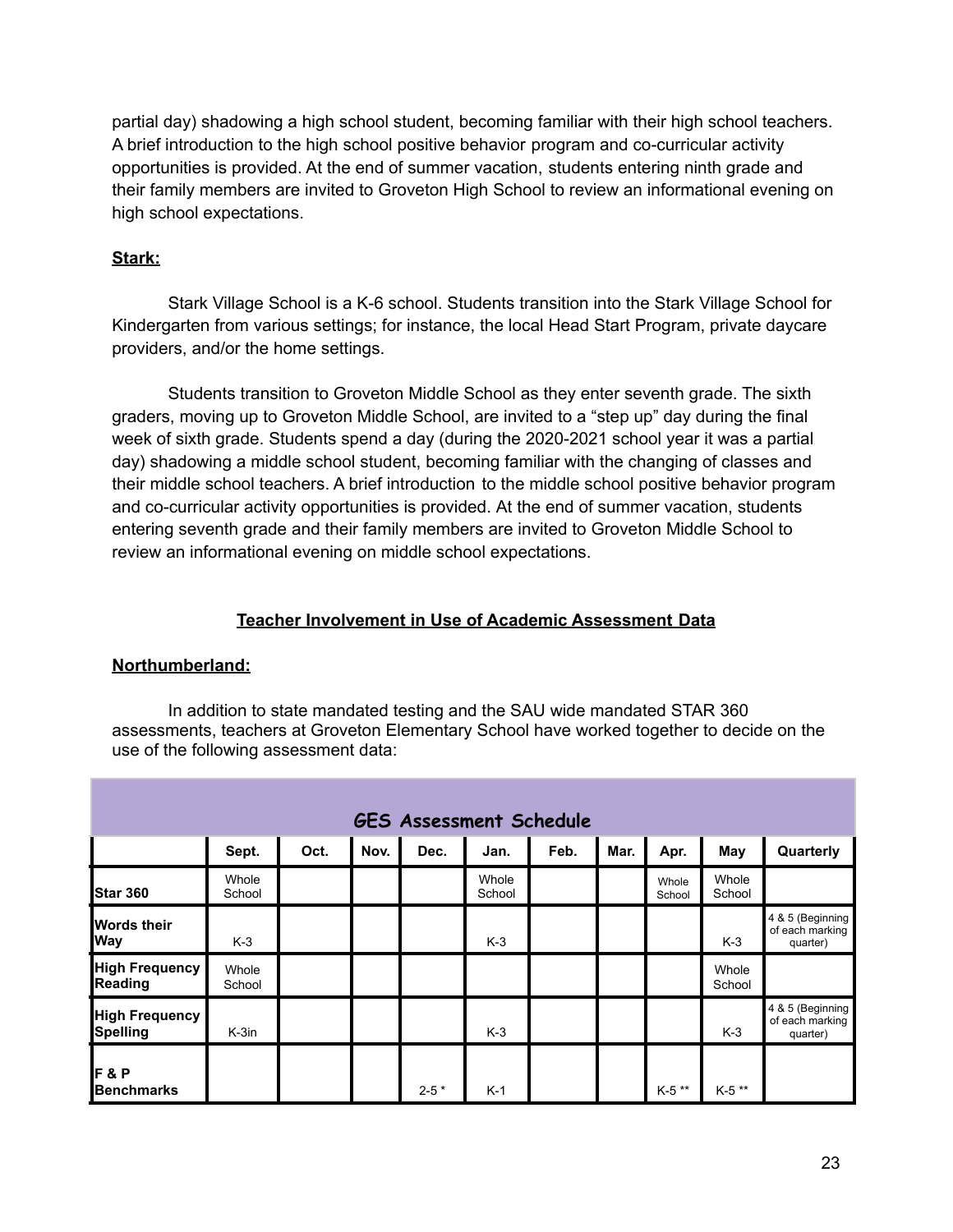| <b>Writing Prompt</b>                                                                                                                                                                                                                                                                       |  | Narrative      |  |  |       | Opinion |  |  | Narrative |  |
|---------------------------------------------------------------------------------------------------------------------------------------------------------------------------------------------------------------------------------------------------------------------------------------------|--|----------------|--|--|-------|---------|--|--|-----------|--|
| IPOA                                                                                                                                                                                                                                                                                        |  | $K-2***$       |  |  | $K-1$ |         |  |  | $K-1$     |  |
| <b>IPNOA</b>                                                                                                                                                                                                                                                                                |  | K <sub>2</sub> |  |  | $K-2$ |         |  |  | $K-2$     |  |
| *Purpose of benchmarks: To drive instruction; should be given by teacher; given to those below and at expected level; not<br>necessary for those two or more levels above expected level; Listen to students read (sound and fluency not<br>speed----intonation, phrasing, smoothness, etc. |  |                |  |  |       |         |  |  |           |  |
| <b>I</b> **All Title I staff will be<br>***Administer POA to 2nd graders who did not<br>supporting benchmarks; as<br>well as Special Educators.<br>master by May of 1st grade.                                                                                                              |  |                |  |  |       |         |  |  |           |  |

Teachers meet in grade level teams to review F & P benchmarks and use data to form guided reading groups. Guided reading groups are created across grade levels in grades 3 -5, providing opportunity for individualized and differentiated instruction at each reading level. For the past couple of years, writing prompts have been reviewed and scored during a PLC, providing opportunity to use data to inform instruction and improve student achievement. Other assessments listed above are administered by classroom teachers; data is used to drive instruction throughout the year.

# **Stratford:**

In addition to state mandated testing and the SAU wide mandated STAR 360 assessments, teachers at Stratford Public School have worked together to decide on the use of the following assessment data:

| <b>SPS Assessment Schedule</b>                                                                                                                                                                                                                                                              |                 |      |      |      |                 |      |      |                 |                 |           |
|---------------------------------------------------------------------------------------------------------------------------------------------------------------------------------------------------------------------------------------------------------------------------------------------|-----------------|------|------|------|-----------------|------|------|-----------------|-----------------|-----------|
|                                                                                                                                                                                                                                                                                             | Sept.           | Oct. | Nov. | Dec. | Jan.            | Feb. | Mar. | Apr.            | May             | Quarterly |
| <b>Star 360</b>                                                                                                                                                                                                                                                                             | Whole<br>School |      |      |      | Whole<br>School |      |      | Whole<br>School | Whole<br>School |           |
| <b>Title I</b><br>assessments<br>***                                                                                                                                                                                                                                                        |                 |      |      |      |                 |      |      |                 |                 |           |
| (assessments to<br>be determined)                                                                                                                                                                                                                                                           | Whole<br>School |      |      |      | Whole<br>School |      |      | Whole<br>School | Whole<br>School |           |
| *Purpose of benchmarks: To drive instruction; should be given by teacher; given to those below and at expected level; not<br>necessary for those two or more levels above expected level; Listen to students read (sound and fluency not<br>speed----intonation, phrasing, smoothness, etc. |                 |      |      |      |                 |      |      |                 |                 |           |
| *** Assessments being used will be determined<br>**All Title I staff will be<br>and added into the chart.<br>supporting benchmark                                                                                                                                                           |                 |      |      |      |                 |      |      |                 |                 |           |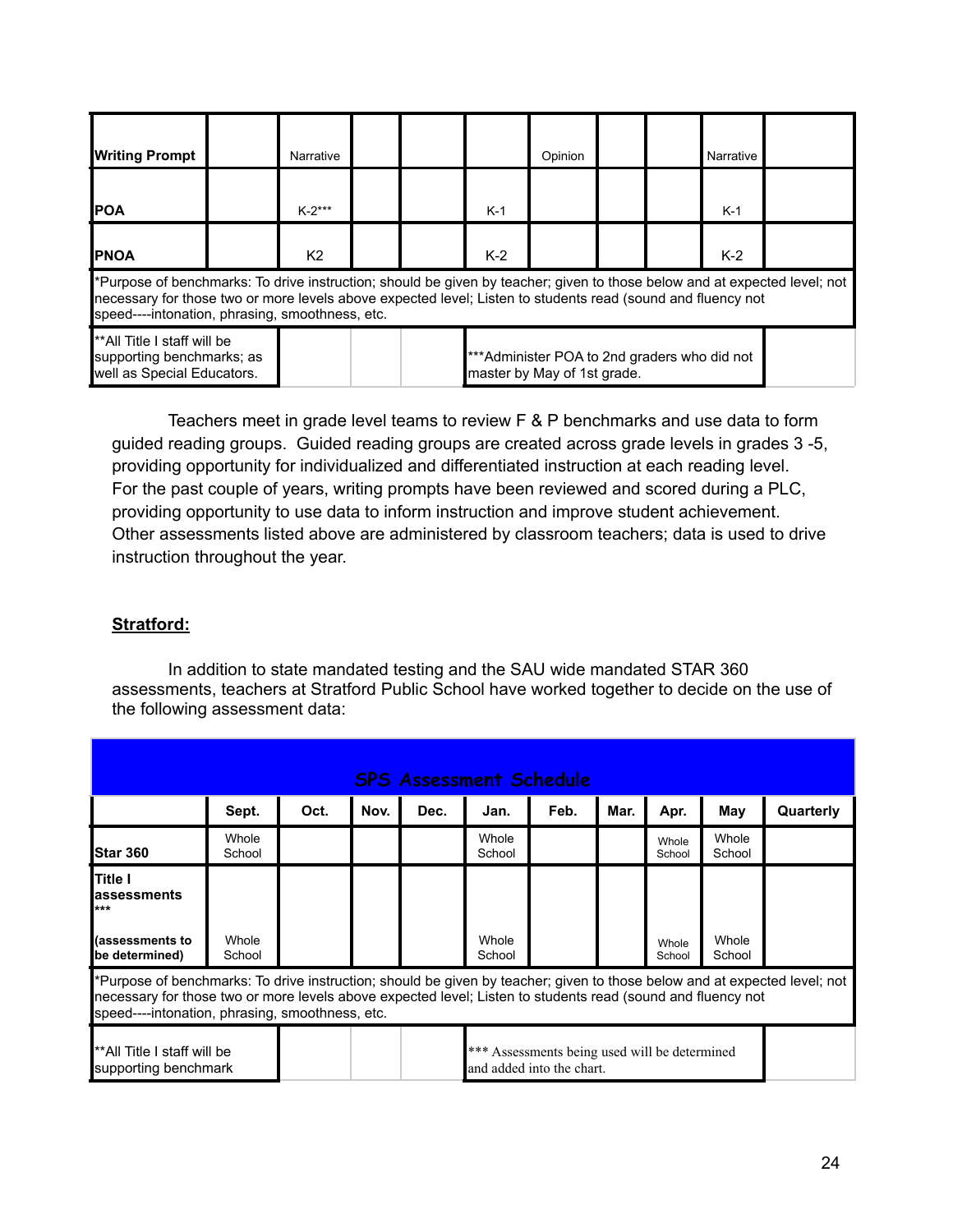Stratford School believes it is important to review other indicators other than just the State required testing. The school closely monitors attendance through our school secretary. We have a computerized system, Alma, where each student has a student information platform. Attendance and discipline data is logged and kept for future reference as well as reporting to the State Department of Education. Parents are contacted when the student is absent to determine the reason and a note is required when the student returns, which includes doctors' notes. Stratford School Policy abides by the truancy guidelines the State has set forth and letters are sent home to notify parents when students' attendance falls below expectations. A plan is set in place if absenteeism becomes a factor in a student's school performance.

Student conduct is another area that is closely monitored. We have implemented a "Code of Conduct". It is our hope that students will take responsibility for their actions. Referrals are required when an incident occurs, whether for disciplinary action to take place or as data collection to reference patterns of behavior. Our staff works collaboratively and consistently in dealing with offenses. The district is looking to implement a positive behavior plan and/or system during the 2021-2022 school year. Due to a change in administration during the 2019-2020 school year, and then again in the 2020-2021 school year, behavior programming has not been maintained and/or transitioned.

# **Stark:**

Stark Village School does not have a current Title I programming. If the district shall become eligible assessment data and/or information will be provided and/or added to the SAU Plan.

# **School Programs for Ensuring Students Achievement at Proficient or Advanced Levels**

# **Northumberland (Groveton Elementary):**

Response To Intervention programming at Groveton Elementary School has provided opportunities for students to receive effective interventions that help raise student achievement levels. Staff in grades K -5 look at th**e** needs of students to form intervention groups. Data collected from sources in the above assessment section help to form the intervention groups. Tier 1, core instruction, provides all students with whole group or small group instruction. Tier 2 interventions provide small group interventions focused on a specific skill; these interventions may be provided by classroom teachers, Title I teachers, or paraeducators. The Tier 2 interventions are used to focus on areas of weakness in an effort to improve student achievement. Tier 3 interventions include services from special education.

# **Stratford:**

Response To Intervention programming at Stratford Public School has provided opportunities for students to receive effective interventions that help raise student achievement levels. Staff in grades PreK -8 look at th**e** needs of students to form intervention groups. Data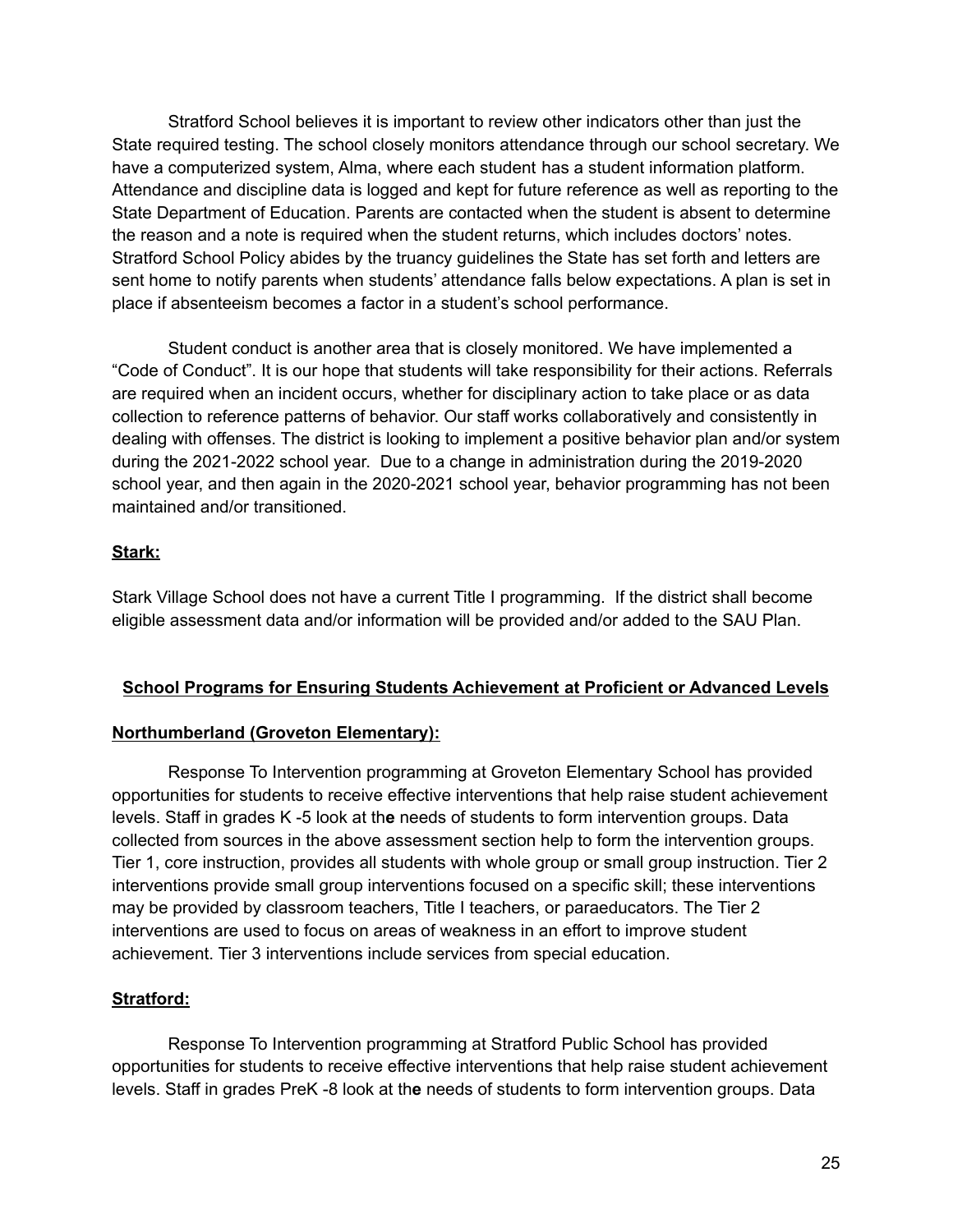collected from sources in the above assessment section help to form the intervention groups. Tier 1, core instruction, provides all students with whole group or small group instruction. Tier 2 interventions provide small group interventions focused on a specific skill; these interventions may be provided by classroom teachers, Title I teachers, or paraeducators. The Tier 2 interventions are used to focus on areas of weakness in an effort to improve student achievement. Tier 3 interventions include services from special education.

# **Stark:**

Stark Village School does not have a current Title I programming. If the district shall become eligible information will be provided and/or added to the SAU Plan.

# **Coordination & Integration of Federal, State, and Local Services/Programs**

# HOMELESS CHILDREN:

All districts (Northumberland and Stratford (due to grant qualifications) set aside funding for the purposes of transportation and education in the event that a homeless situation occurs in our District. The SAU school districts follow the federal law and the McKinney-Vento Homeless Assistance Act requiring our school to provide educational stability for homeless children. All districts work with the Homeless Liaison if a situation occurs.

STUDENTS IN FOSTER CARE: All districts have an appointed liaison for Foster Care situations. If a situation occurs, consultation and direction will be provided by the liaison and the Superintendent.

MIGRANT STUDENTS: Migrant students will receive the same services as other students enrolled in SAU 58's Title I Programs. All students are assessed in the same manner and after analysis of District assessments, the students' needs will be determined and met.

All districts within SAU 58 coordinate all activities for all students. We are one educational community working to meet the needs of all our students. Our leadership team(s), our data team(s), and our student support team(s) collaborate with one another to ensure we all work for the common goal of positively impacting student achievement. Our core units of study have helped us align our instruction to CCSS as we continue to work towards a competency based system that aligns performance based assessments with our core units of study. Our leadership team and our grade level teams work together to implement research based best practices that guide instruction. We continue to use other grant monies to provide professional development for our teachers that aligns with our curriculum work. SAU 58 uses local, state and federal funds to align all services and programs for our students in an effort to increase student achievement.